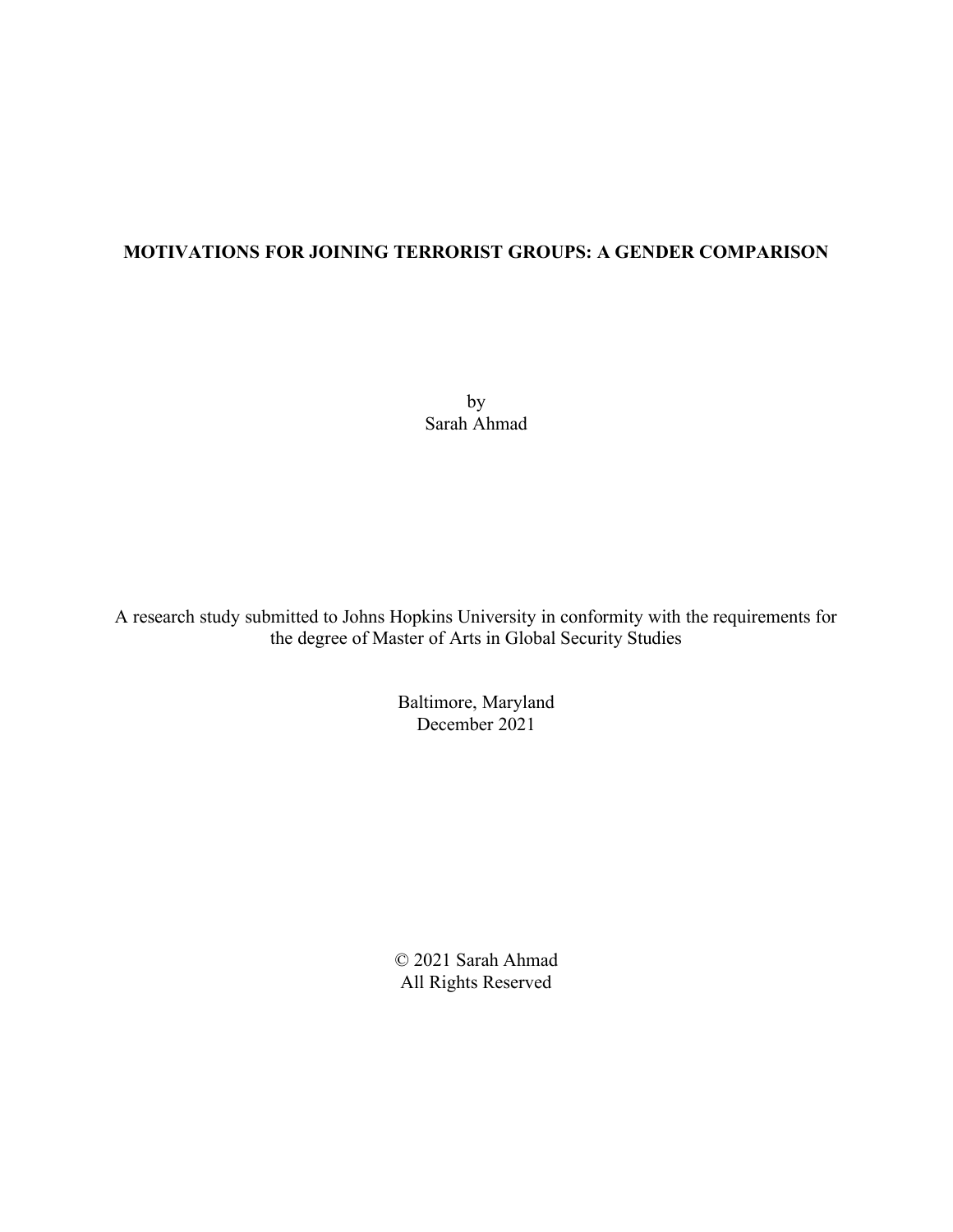#### **Abstract**

This study aims to examine gender differences and comparisons when it comes to motivators for joining terrorist or violent extremist organizations. Despite terrorism and the underlying motivation being a popular topic of political discourse and scholarship, there is not adequate discussion on how motivating factors can differ between men and women. This study uses excerpts and data from approximately two hundred interviews conducted by Dr. Anne Speckhard, with former male and female members of the Islamic State (IS), formerly known as the Islamic State of Iraq and the Levant (ISIL) or the Islamic State of Iraq and Syria (ISIS). This study analyzed these interviews and existing research data for motivators and identified the most common motivators across each gender. This study found that while there were common factors that motivated both men and women to join a terrorist group, there were also some unique factors as well. The identification of unique motivation factors across males and females highlights the importance of establishing counter-terrorism strategies that account for these differences. This paper encourages further research and study of gender differences in motivators for joining terrorist groups and how the differences play an important role into developing counter-terrorism strategies.

Review Committee: Dr. Joana Cook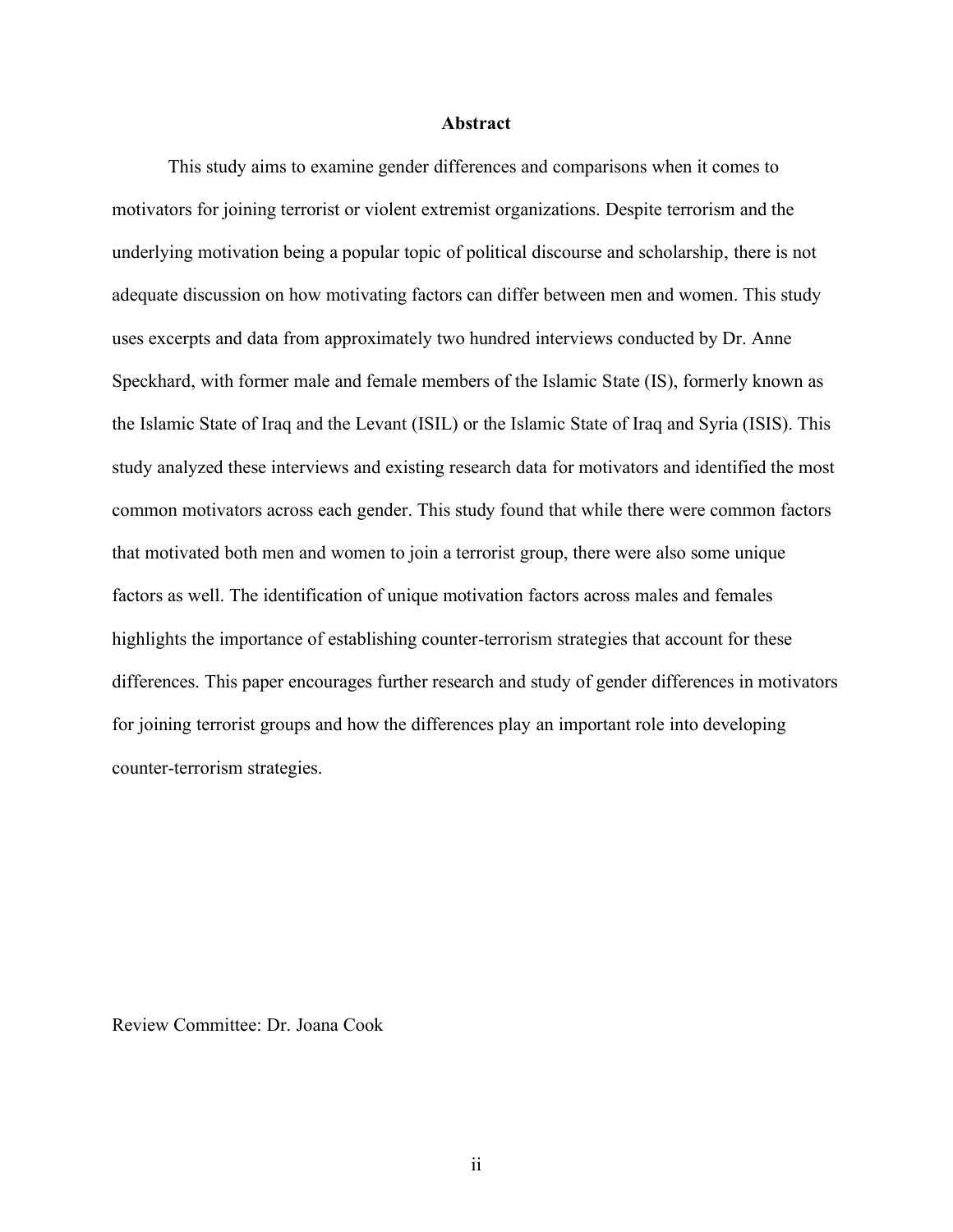## **ACKNOWLEDGEMENTS**

I would like to thank my wonderful parents who left behind their families and homes to come to the United States, so that I could grow up in a world without the struggles they faced and pursue the opportunities they never had.

I would also like to thank my amazing sister and husband for their endless encouragement and support, I could not have finished this without them.

*Sarah Ahmad*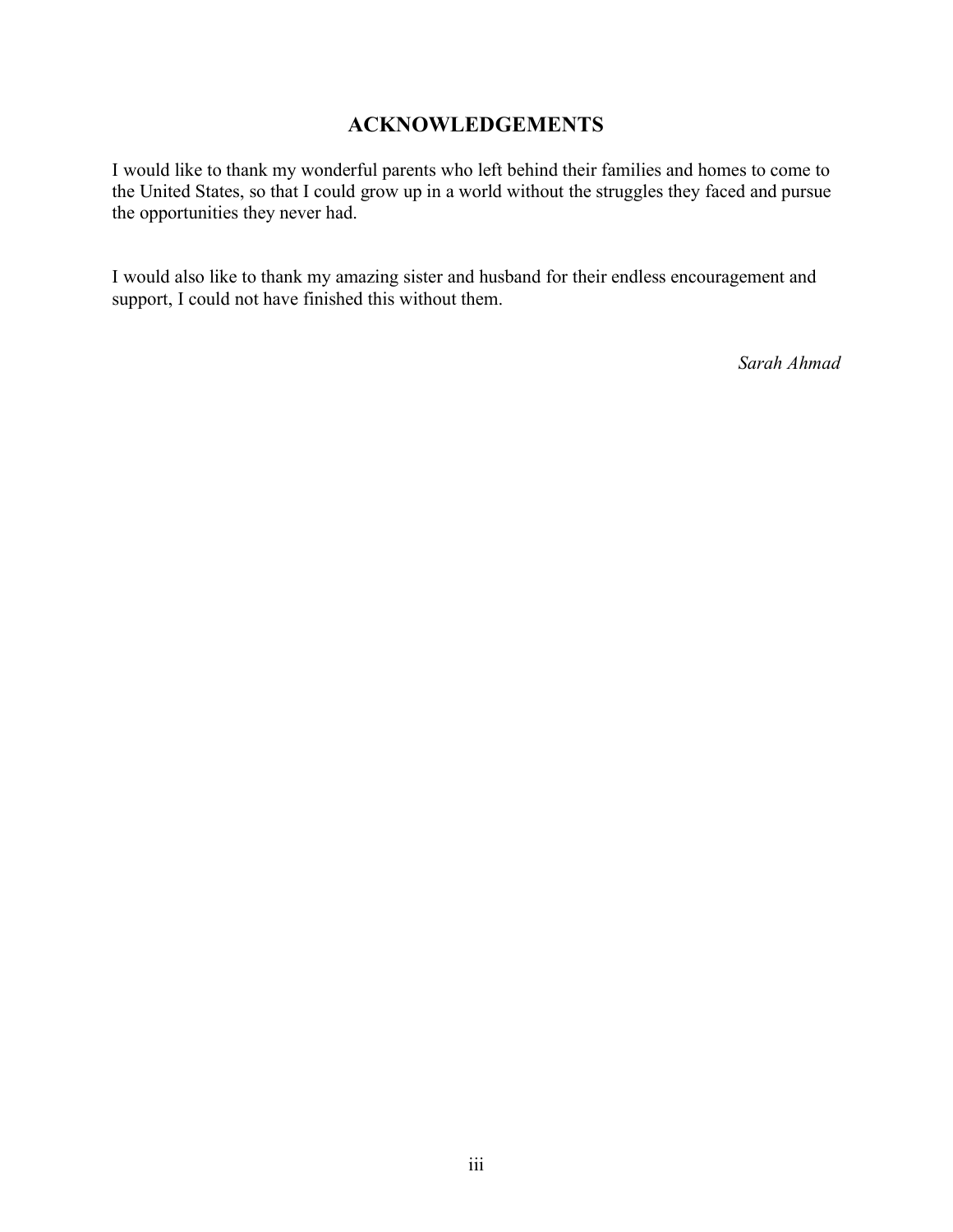# **TABLE OF CONTENTS**

| Page |
|------|
|      |
|      |
|      |
|      |
|      |
|      |
|      |
|      |
|      |
|      |
|      |
|      |
|      |
|      |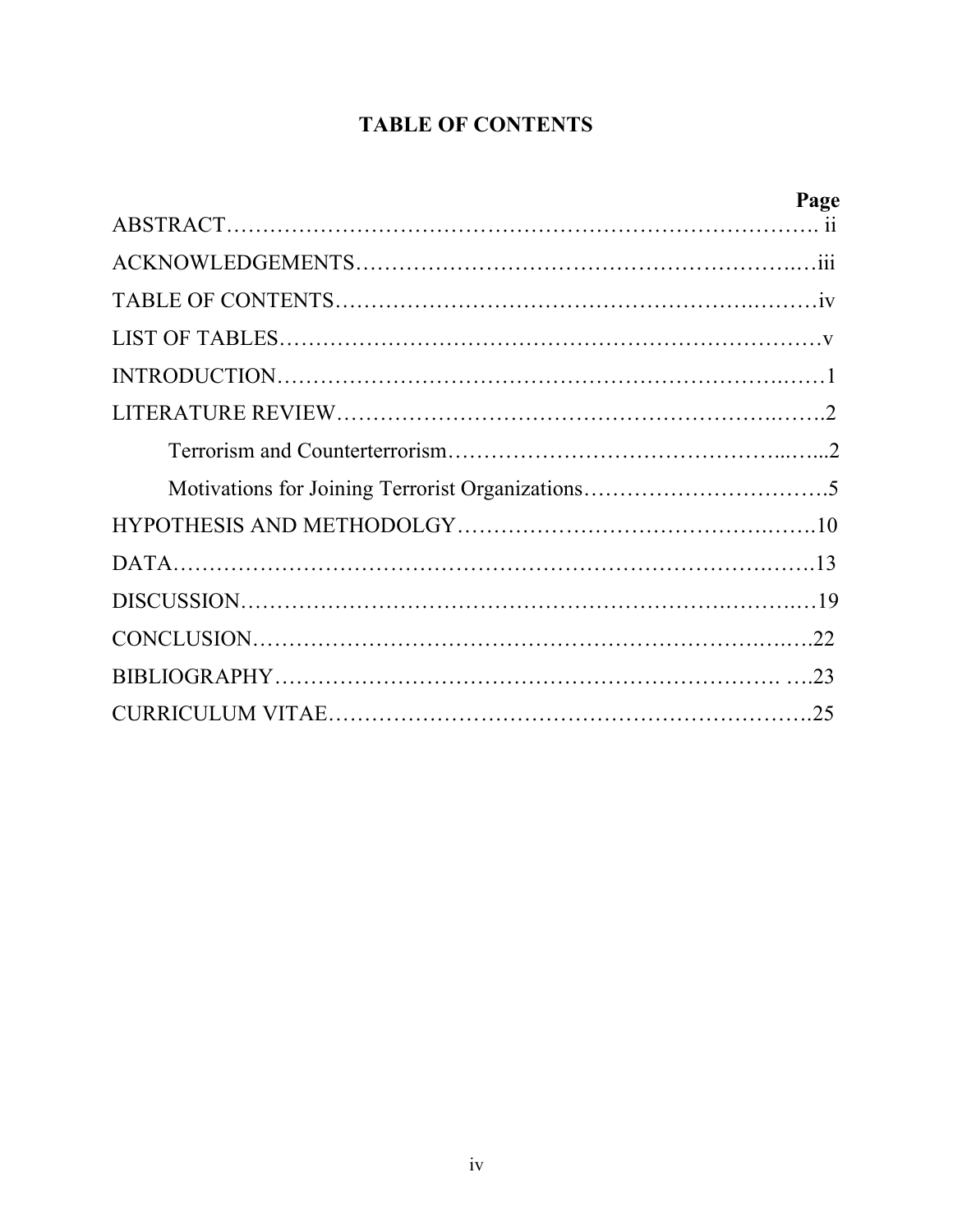# **LIST OF TABLES**

| Page |
|------|
|      |
|      |
|      |
|      |
|      |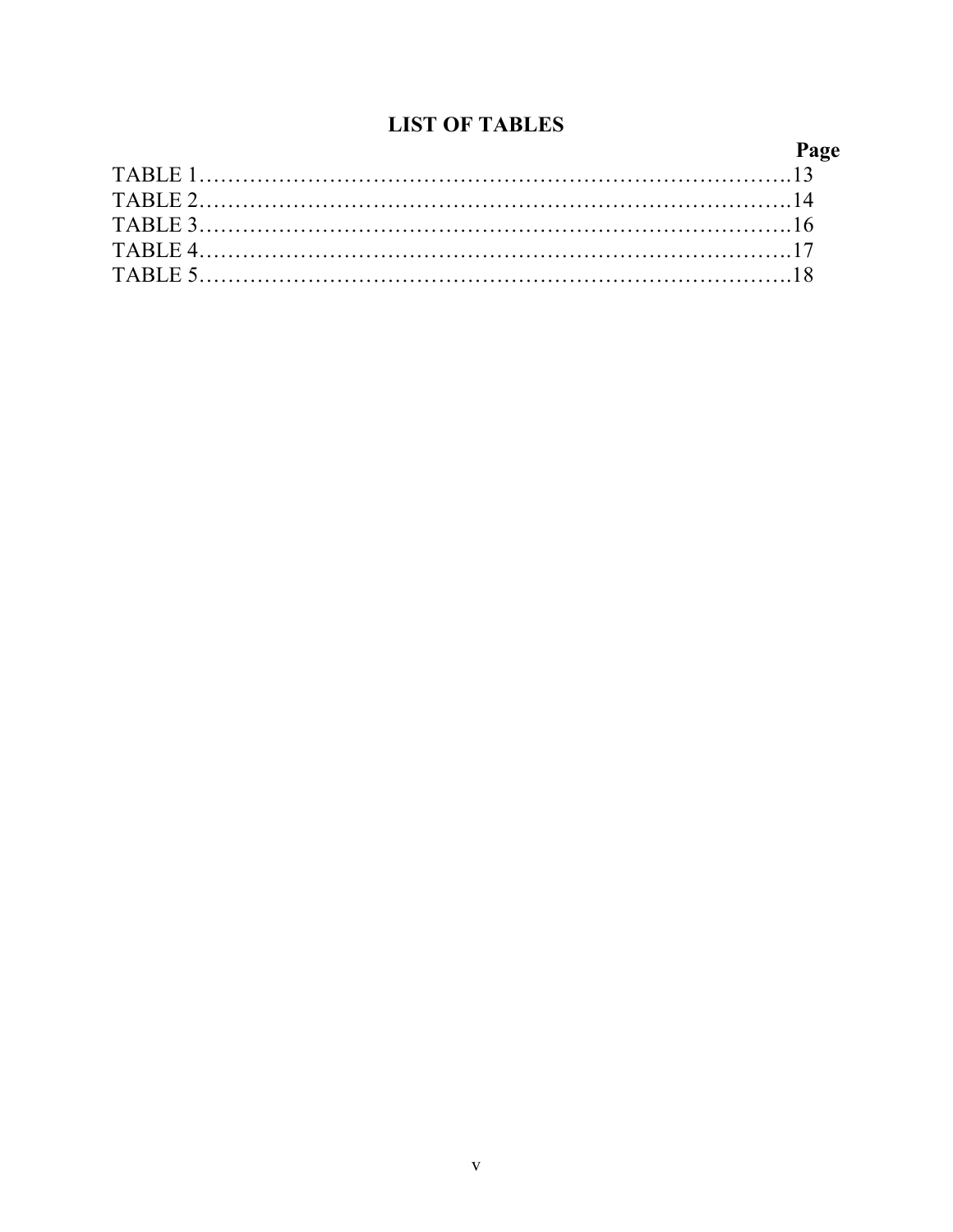#### **Introduction**

The concept of terrorism has been present throughout history, however what exactly counts as the authoritative definition for "terrorism" is greatly debated far and wide by many scholars, historians, and government officials. Paulo Casaca cites Nietzsche who claimed that the history associated with terrorism is in fact what makes it difficult to define terrorism. Why is it so difficult to find a generally accepted definition of terrorism? According to Casaca, "Nietzsche provided part of the clue when he wrote that, only things which have no history can be defined; terrorism has had a very long history."<sup>1</sup> Meaning that throughout time terrorism has exhibited itself in many forms and rooted from many different causes such as religious ideologies and beliefs, social ideologies, and more recently political ideologies. Therefore, terrorism is hard to define in such a specific way when the nature of terrorism is constantly shifting and morphing into something else, that a single definition of terrorism cannot accurately and adequately capture every aspect of terrorism. Nick O'Brien writes that,

Understanding how and why people are radicalized to the extent that they want to kill others and sometimes themselves is fundamental to countering terrorism. Once the radicalization issue is understood, steps can be taken to introduce deradicalization and counter-radicalization strategies and policies. The best way to understand the radicalization process is to question those who have been radicalized themselves to the point of turning to violence."<sup>2</sup>

A lot of research has already been published on motivations for joining terrorist organizations, but it is heavily focused on terrorism in general or motivations for male terrorists. In order to develop effective long-term counter-terrorism strategies gender differences must be considered. There has been an increase of female participation in terrorist activities and organizations, this is important to take the underlying reasons into account from a counter-terrorism perspective so

<sup>1</sup> Casaca, Paulo. "Terrorism Revisited: Islamism, Political Violence and State-Sponsorship." Springer International AG, 2017.

<sup>2</sup> O'Brien, Nick. "Interview with a Former Terrorist." *CTC Sentinel*, vol. 1, no. 12, Nov. 2008.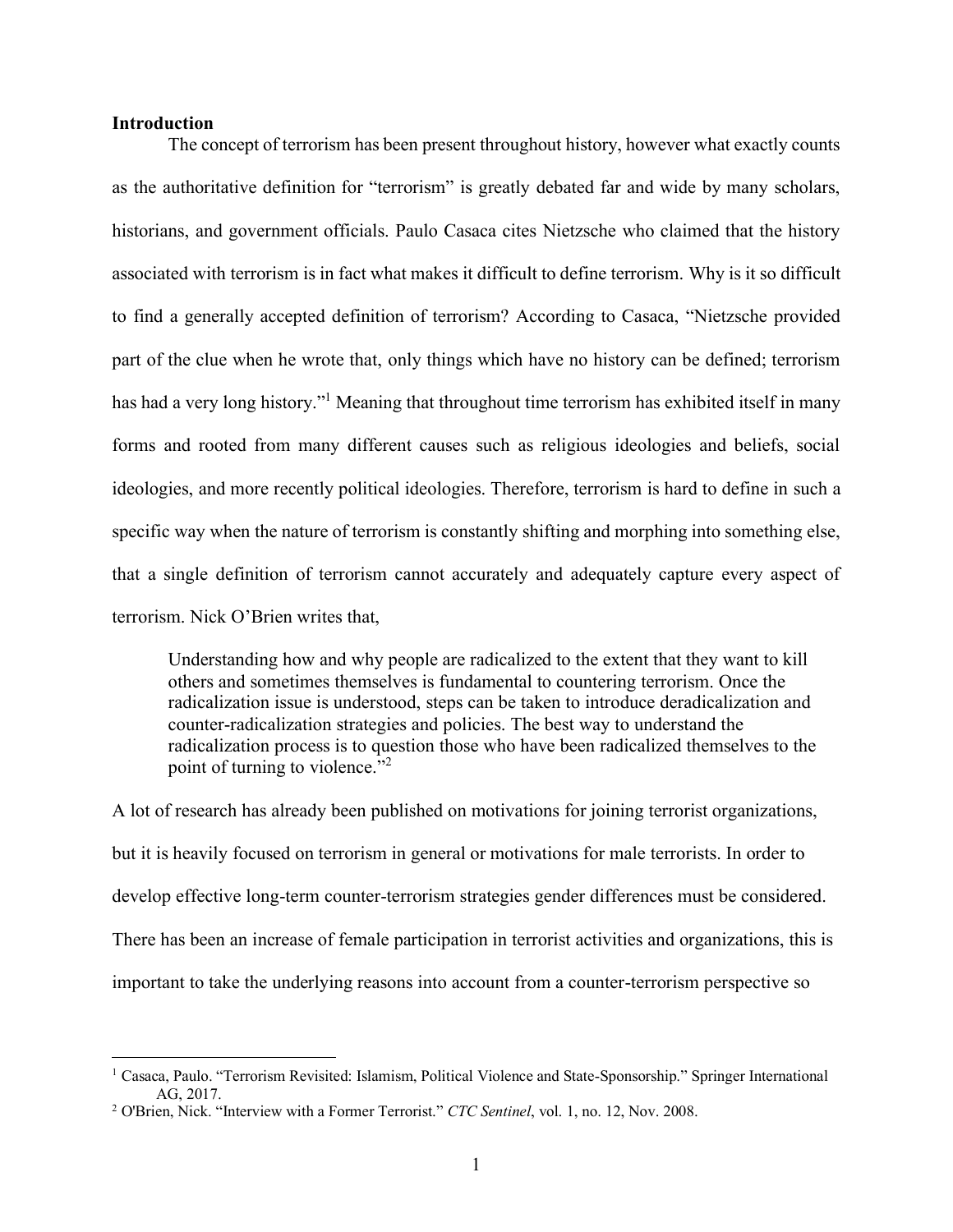that effective mitigation methods for combatting both males and females can be determined. The focus of my research is to gain an understanding of what motivates certain individuals to join Islamic-based terror groups and compare the motivating factors between males and females.

#### **Literature Review**

There is a large body of existing research and scholarship stemming from private think tanks, academic institutions, and government organizations on nearly every topic associated with terrorism and counterterrorism. The first section below offers a brief overview on what has been published about terrorism and counter-terrorism strategies. The following section delves into some of what has been already written on motivators for terrorism and how gender can play a role into that.

#### Terrorism and Counterterrorism

*There is an illogic to U.S counter-terrorism policy based on three interrelated factors… First, there is no clear definition of what constitutes a counter-terrorism success or failure. Second, public opinion and institutional politics create an environment that encourages policies which produce quick, visible results…Third, there is little public and political confidence in alternatives to the use of military force, such as a deterrence policy.* - Jordan *et. al.<sup>3</sup>*

It has been twenty years since the horrific events of September 11, 2001, and still the United States (much like other countries) continues to struggle with a robust and effective counter-terrorism strategy. Without a doubt, the threat of another September 11 situation is miniscule, and U.S. counter-terror capabilities have improved vastly in quantity and quality since then, but due to the cryptic and shifting nature of terrorism, terrorism will always remain a top national security issue. The constant change in terrorism makes counter-terrorism operations and

strategies difficult to execute, alongside the fact that terrorists are not rational actors, plus when

<sup>3</sup> Jordan, Jenna, Margaret E. Kosal, and Lawrence Rubin. "The Strategic Illogic of Counterterrorism Policy." *The Washington Quarterly* 39, no. 4 (2016): 181–92. https://doi.org/10.1080/0163660x.2016.1261564.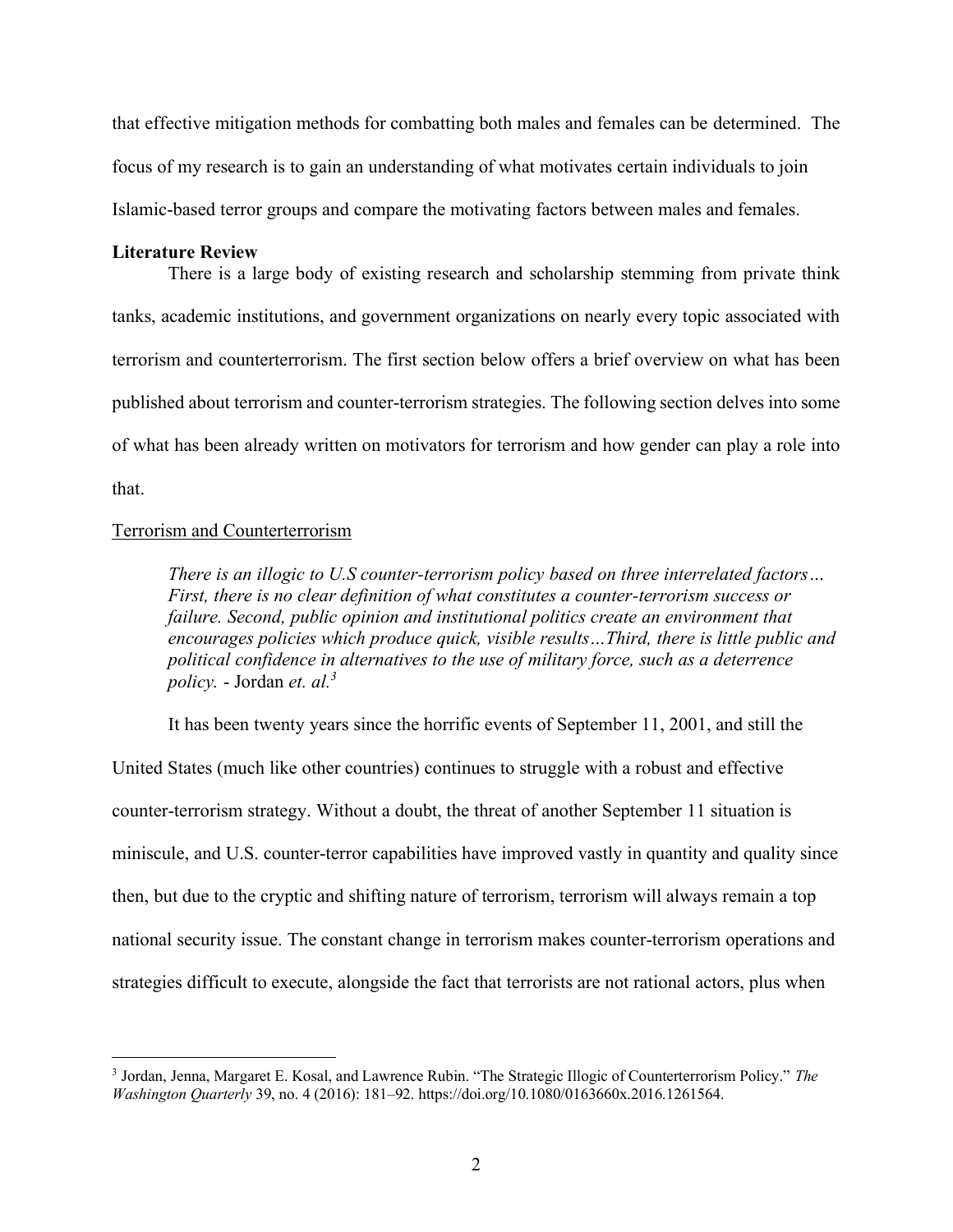it comes to counterterrorism there are challenges associated with forming foreign alliances, and concerns about violating human rights and taking innocent lives.

Daniel Byman presents "The Triumphs and Failures of Israeli Counterterrorism*"* as an example for developing counter-terrorism strategies for the United States and other counties.<sup>4</sup> He starts by highlighting the difficulties associated with deterrence when it comes to counterterrorism strategies, "the prevention of terror attacks often relies on deterrence, which demands disproportionate responses to any attack. Reprisals must be severe enough, so the attacker fears any provocation."<sup>5</sup> While deterrence is a great strategy when it comes to dealing with rational actors, it is less successful when dealing non-rational actors (most Non-State Actors) because they do not "fear any provocation" and will instead force rational actors to resort to violence as well. Byman also notes that "terrorism's power is psychological" meaning that it is an ideology and defeating ideology is not a matter of military successes on the field but as the cliché goes, it's more, "winning the hearts and minds" of the terrorists. This is incredibly difficult because Western culture and values are often seen as hedonistic and do not necessarily align with the cultural values and religious beliefs of the terrorists' societies and cultures. One way the United States can combat this issue is to rely on foreign alliances to successfully execute counterterrorism strategies but doing so can present its own unique sense of challenges.

In his book, *With Us and Against Us: How America's Partners Help and Hinder the War on Terror,* Stephen Tankel stresses the importance and limitations of foreign alliances when it comes to U.S. counter-terrorism operations.<sup>6</sup> Tankel compares the War on Terror to the Cold

<sup>4</sup>Byman, Daniel. "Chapter 25." Essay. In *A High Price: The Triumphs and Failures of Israeli Counterterrorism*, 362–82. New York, NY: Oxford University Press, 2011.

<sup>5</sup> Byman, 363

<sup>6</sup> Tankel, Stephen. *With Us and Against Us: How America's Partners Help and Hinder the War on Terror*. Columbia University Press, 2018.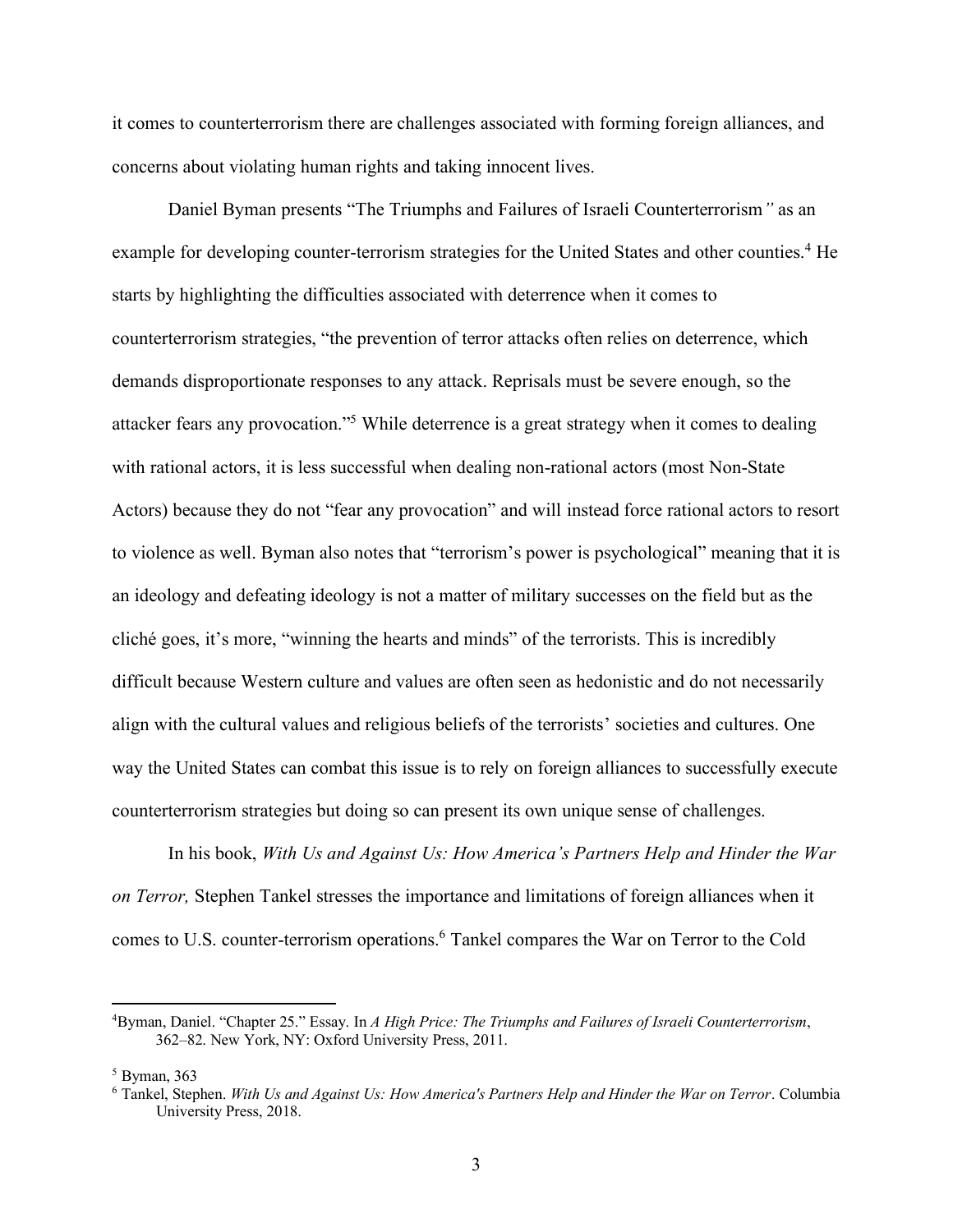War to exemplify why foreign alliances against terrorist organizations are more difficult to form than alliances against Nation States. Tankel writes that during the Cold War "the single overarching U.S objective was to defeat the Soviet Union, and containment was the strategy for doing so."<sup>7</sup> He writes that the United States wanted to diminish Soviet influence as much as possible and that eventually the game tuned into NATO vs. the Russians, and as a result the U.S had to increase its alliances with foreign nations. Tankel highlights that during the Cold War era the U.S was only interested in defeating the Soviet Union (and "communist takeover") rather than the internal affairs of its allies, which is not necessarily the same case when it comes to the War on Terror. Tankel concludes by writing that during the Cold War era everyone agreed that the enemy was the Soviet Union, and it didn't matter how each nation defined "terrorism". But in the post 9/11 world, "Washington sometimes pressed for actions against jihadist groups or infrastructure that partner nations did not deem to be dangerous to them and actually considered useful against other internal or external threats." And that even when foreign allies might share common objectives the U.S is now asking way more than it had ever done before such as more aggressive support like foreign law enforcement and military aid, the unintended violation of human rights. An example that comes to mind is the United States' relationship with Pakistan when it came to dealing with the Taliban. Pakistan offered support and promises to curb the organizations activities within its borders, but as a matter of fact the Taliban was providing Pakistan security against its Western border and cutting them off would not be in Pakistan's best interest. Simply put, just because the United States sees a particular terrorist group as a problem does not necessarily mean that its allies and foreign partners see it the same way.

<sup>7</sup> Ibid.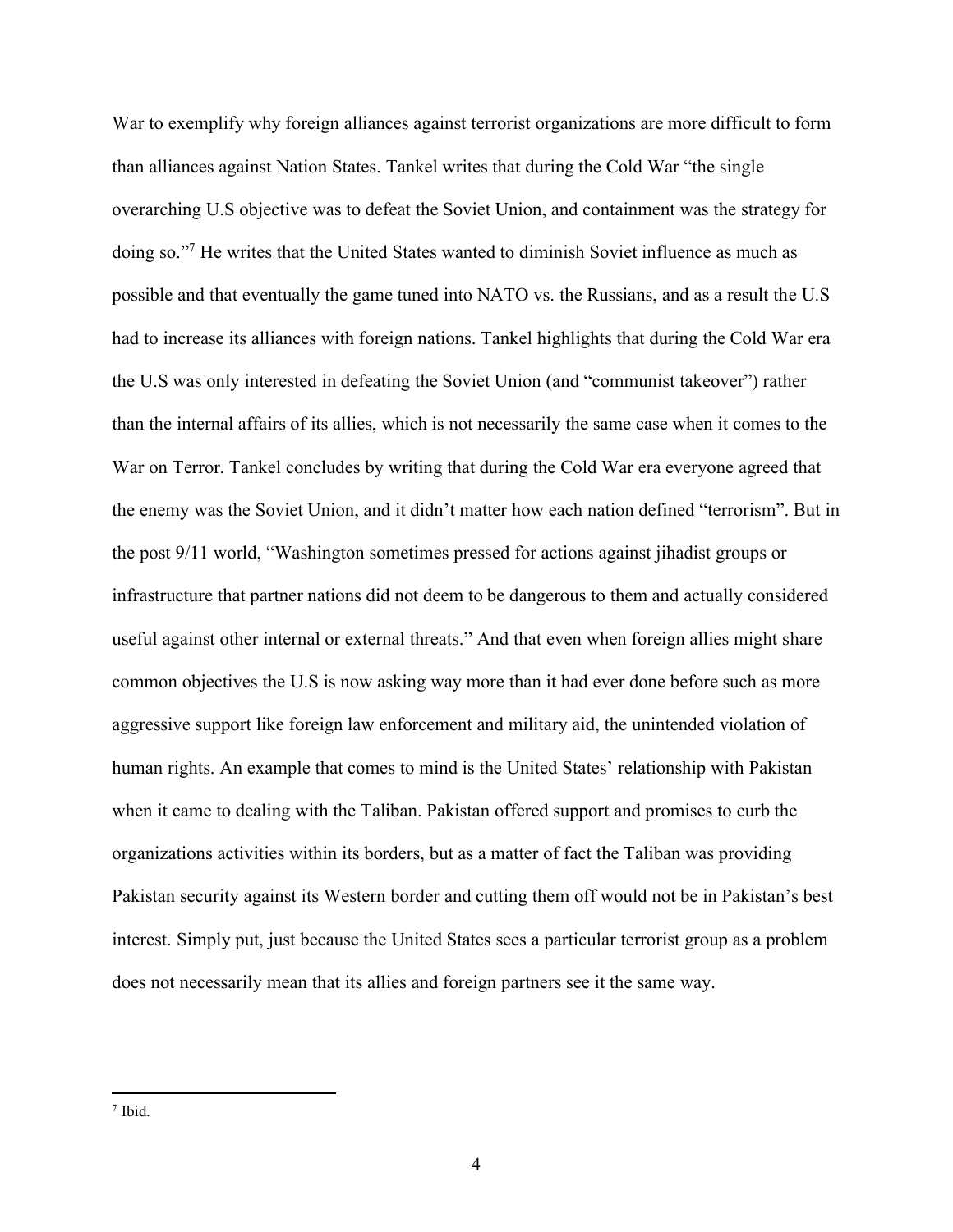In the article, "Human Rights Abuses and Counterterrorism Cooperation*,*" Emilie Hafner-Burton and Jacob Shapiro examine the United States' violation of human rights in the context of counterterrorism operations. They claim that "two big assumptions fuel current mobilization against and policy discussions about the U.S. war on terror and its implications for human rights. First, terrorism creates strong pressures on governments—especially democracies—to restrict human rights. Second, these restrictions are not only immoral and illegal, but also counterproductive to curbing terrorism."<sup>8</sup> There is no arguing that some U.S counterterrorism strategies like the use of "enhanced interrogation techniques" and drone strikes violate basic human rights and have led to the loss of innocent lives. Hafner-Burton and Shapiro claim that "the empirical evidence does not yet stack up to a simple answer one way or the other about whether the repressive policies have either worked or backfired."<sup>9</sup> Using kinetic means to further counter-terrorism strategies can only offer temporary solutions, killing a terrorist organizations leader will not prevent them from recouping with an even more powerful leader. Until the United States and other countries utilize counter-terrorism strategies that can fight ideologies the problem of terrorism will always be present in some form.

#### Motivations for Joining Terrorist Organizations

The literature and research studies cited in this section mostly focused on motivations for terrorism in general; the various scholars agree for the most part that the biggest motivations include religious ideologies, financial hardships, and a desire to belong to some type of community.<sup>10</sup> The only type of "disagreement" amongst the scholarship listed below is the

<sup>8</sup> Hafner-Burton, Emilie M., and Shapiro, Jacob N., "Human Rights Abuses and Counterterrorism Cooperation*,*" Political Science and Politics, Vol. 43, No. 3, (July 2010), pp 415-419

<sup>&</sup>lt;sup>9</sup> Hafner-Burton et al. 418

<sup>&</sup>lt;sup>10</sup> Brown, Ryan Andrew, Todd C. Helmus, Rajeev Ramchand, Alina I. Palimaru, Sarah Weilant, Ashley L. Rhoades, and Liisa Hiatt, What Do Former Extremists and Their Families Say About Radicalization and Deradicalization in America? Santa Monica, CA: RAND Corporation, 2021. [https://www.rand.org/pubs/research\\_briefs/RBA1071-](https://www.rand.org/pubs/research_briefs/RBA1071-1.html) [1.html](https://www.rand.org/pubs/research_briefs/RBA1071-1.html).; Borum, Randy. "Contemporary Psychological Research on Terrorism." Essay. In *Psychology of Terrorism*,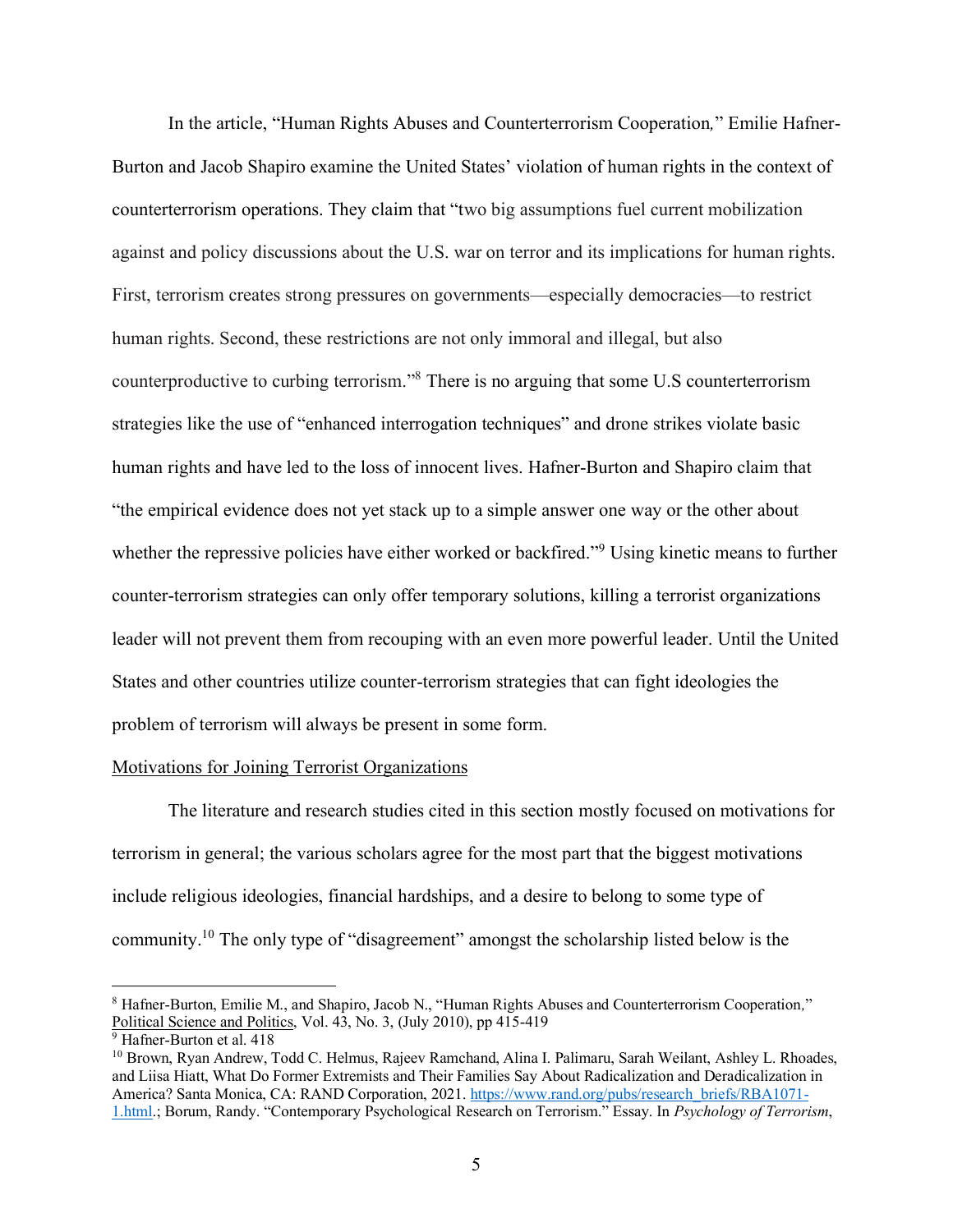degree to which each motivator plays a role. Some suggest that that "identity" and "belonging" are the most important factors, while others acknowledge and accept those factors as motivators but would instead argue that "financial hardship" and/or "ideology" play a bigger role in someone choosing to or being forced into joining a terrorist organization.

In her study, Allison G. Smith, does not explicitly mention motivations behind individuals joining terrorist organizations or committing acts of terrorism like the other scholars, instead she lists and explains many risk factors and indicators of someone who is the most prone to joining a radical group.<sup>11</sup> Some of the risk factors and indicators she includes are,

- o Having a history of criminal violence
- o Having a Terrorist Friend
- o Having a Deep Commitment to an Extremist Ideology
- o Being Unemployed
- o Being socially isolated
- o Having Psychological Issues
- o Having a Lower Socio-Economic Status
- o Being distant from one's family
- o Being Single
- o Living alone
- $\circ$  Being Male<sup>12</sup>

Many of these risk factors are like and feed into the motivators mentioned by other authors such

as, such as the need to belong to a community, poor financial circumstances, and ideological

beliefs.

These factors are consistent with the findings presented in a RAND study where the

researchers focus on what motivated individuals from the United States to join Islamic (mainly

<sup>22</sup>–29. Tampa, FL: University of South Florida, 2004.; Office of Justice Programs, and Allison G. Smith, Risk Factors and Indicators Associated with Radicalization to Terrorism in the United States: What Research Sponsored by the National Institute of Justice Tells Us (2018).

<sup>&</sup>lt;sup>11</sup> Office of Justice Programs, and Allison G. Smith, Risk Factors and Indicators Associated with Radicalization to Terrorism in the United States: What Research Sponsored by the National Institute of Justice Tells Us (2018).

<sup>&</sup>lt;sup>12</sup> (OJP and Smith, ii-iii)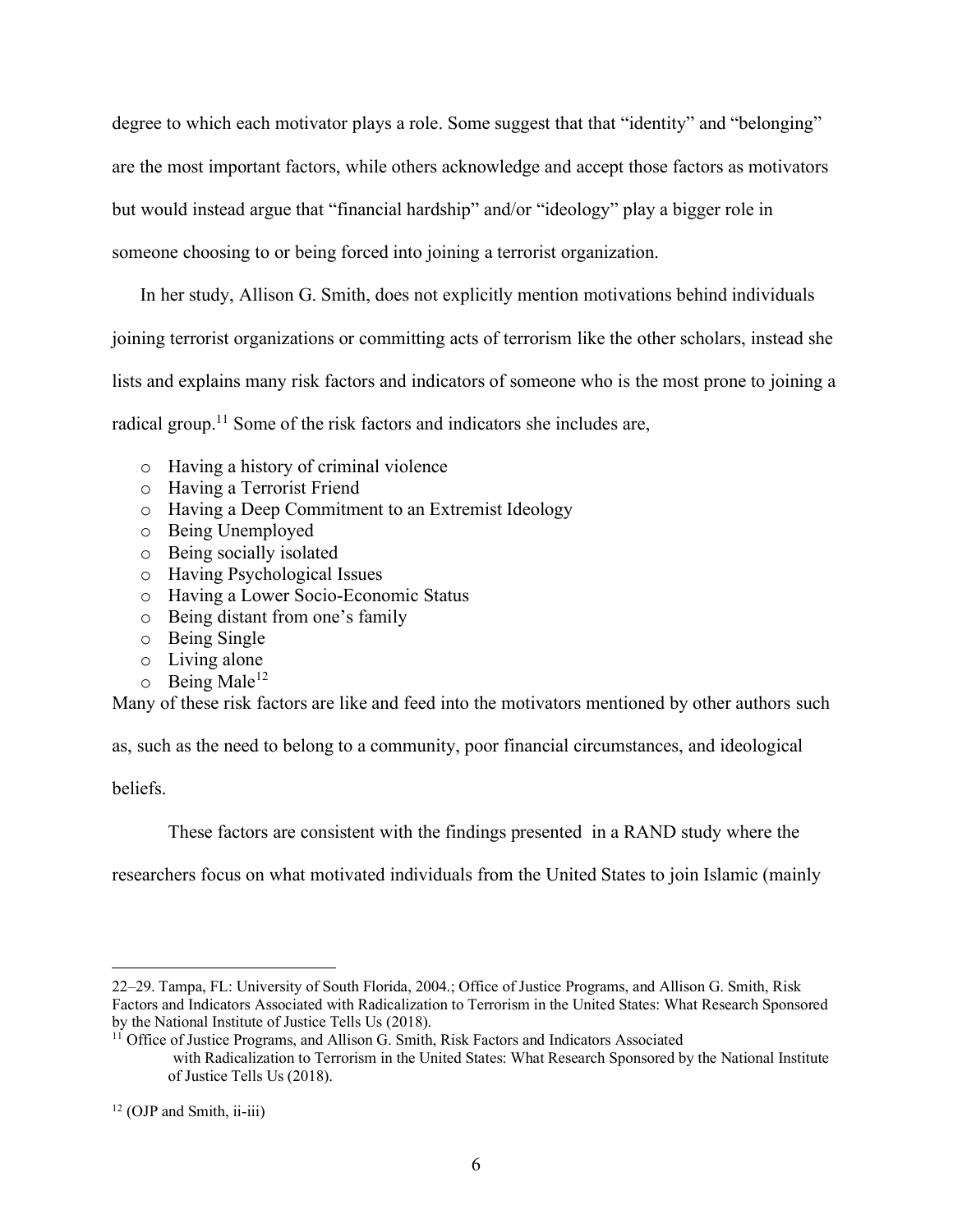Sunni) terrorist organizations, such as ISIS and Al-Qaeda, since September 11, 2001.<sup>13</sup> The researchers gathered their data from the data set for University of North Carolina sociologist Charles Kurzman's *Muslim American Involvement with Violent Extremism, 2016* and the Department of Justice's (DOJ) list of public, unsealed terrorism and terrorism-related convictions since September 11, 2001. Cases that were missing from these two data sets were obtained from other sources such as thinks tanks and the Federal Bureau of Investigation (FBI) files.<sup>14</sup> The authors start of their findings by stating that, "most conceptual paradigms agree that the multistep pathway to violence is caused by a "complex mix of personal, political, and social drivers" involving "multiple push/pull factors"; unfortunately, "very little [is known] about the temporal ordering of risk factors . . . across terrorists."<sup>15</sup> They go onto to explain the process of radicalization,

At the beginning of the process an individual typically experiences feelings of personal or group relative deprivation based on subjective or objective perceptions."<sup>16</sup> The individuals then seek out and show a receptiveness to new religious and/or political influences; debate and explore new beliefs while challenging old ones: and begin to form new identities in order to rectify perceived injustices. Later, worldviews may shift further, attitudes harden, and blame of other out-groups increase as individuals continue to socialize with like-minded individuals with shared grievances (either in person or online), demonstrate deference to thought leaders, differentiate and retreat from the mainstream, and channel discontent toward specific targets."<sup>17</sup>

Essentially what the researchers are getting at is that in most cases many people felt alone and removed from society, which made it easier for them to empathize with whatever recruitment method or propaganda they were subjected to. One important, albeit somewhat obvious, notion presented in this study includes the idea that each case is different. While many individuals share

<sup>&</sup>lt;sup>13</sup> Williams, Heather J., Nathan Chandler, and Eric Robinson, Trends in the Draw of Americans to Foreign Terrorist Organizations from 9/11 to Today. Santa Monica, CA: RAND Corporation, 2018. https://www.rand.org/pubs/research\_reports/RR2545.html.

 $14$  (Williams et al. 7)

 $15$  (Williams et al. 15)

<sup>16</sup> *ibid*

 $17$  (Williams et al. 15-18)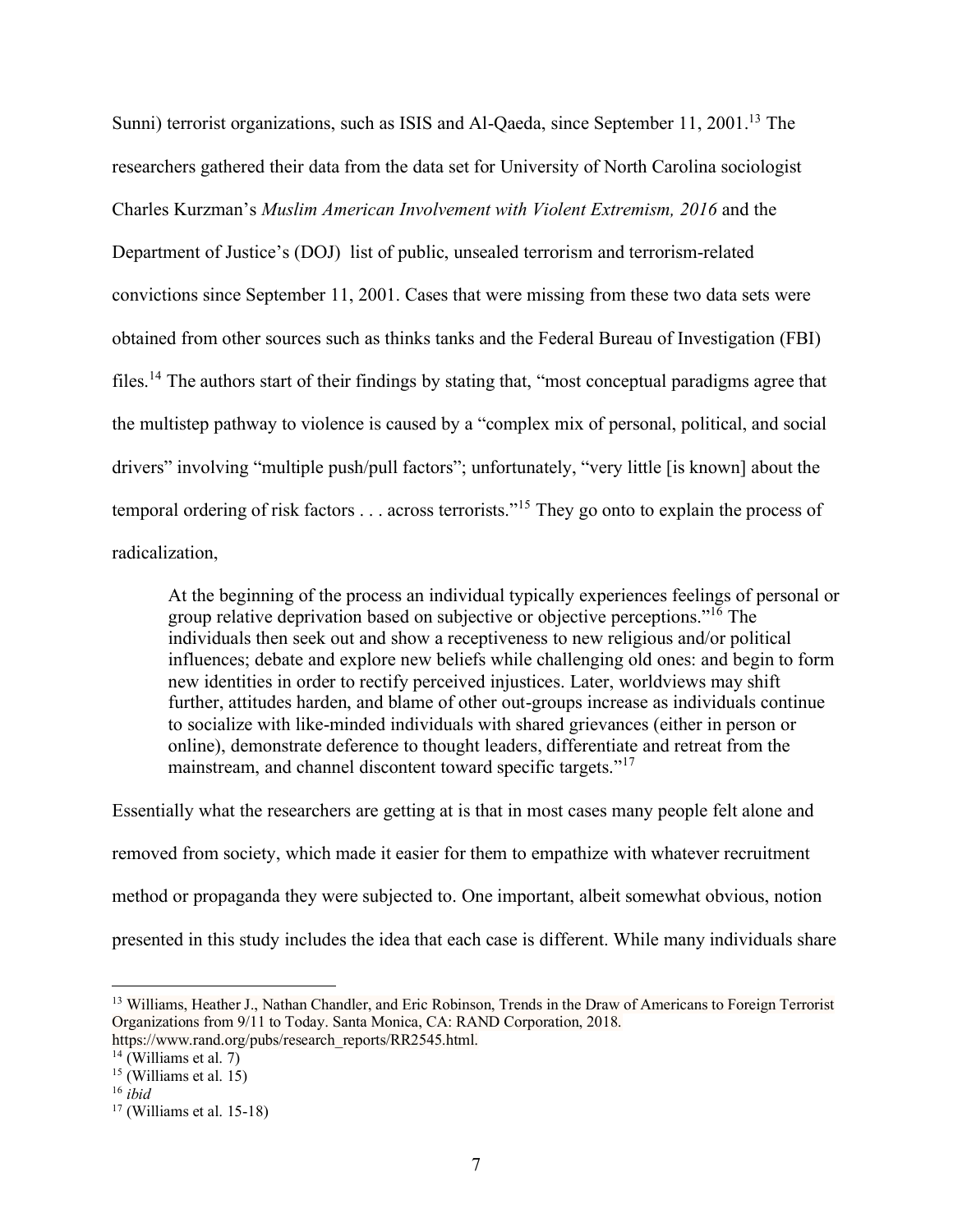common motives, individual circumstances and personal intentions can vary person-to-person and every big motivation factor can several underlying ones as well.<sup>18</sup> All of this can be tied into examining an individual's psychological and situational dispositions.

In his book, *Psychology of Terrorism,* much like the title suggests, Randy Borum focuses on the psychological factors behind terrorism and explains several cognitive theories and biological factors that can contribute to the reasoning behind why someone may choose to join a terrorist organization. For the purposes of this study, I focused on Chapter 5, "Contemporary Psychological Research on Terrorism" of the book where Borum discusses some of the work conducted by other researchers and social factors for motivation.<sup>19</sup> The first author he cites is Martha Crenshaw, who writes, "that there are at least four categories of motivation among terrorists: (1) the opportunity for action, (2) the need to belong, (3) the desire for social status, and (4) the acquisition of material reward."<sup>20</sup> Borum then boils down everything to three motivational factors which are, perceived injustice, identity, and belonging.<sup>21</sup> These three factors are in agreement with what is presented in the RAND studies and other scholarship cited on this topic.

Money is a very common motivator for why individuals do many things in life, it's also a common reason as to why someone may join a terrorist organization. Jennifer Kavanagh further explores the idea that poverty is a factor as to why someone might join a terrorist organization.

"Economic arguments receive an especially large amount of attention in both the academic and the popular press"<sup>22</sup> The simplest economic argument blames poverty and unemployment for creating desperation and hopelessness among the masses, which drives them to join terrorist organizations, either to receive the social services such

<sup>18</sup> (Williams et al. 37)

 $19$  (Borum, 22)

 $20$  (Borum, 24)

 $^{21}$  (Borum, 25)

<sup>&</sup>lt;sup>22</sup> Kavanagh, Jennifer. "Selection, Availability, and Opportunity: The Conditional Effect of Poverty on Terrorist Group Participation." *The Journal of Conflict Resolution* 55, no. 1 (February 2011): 106–32. [https://doi.org/10.1177/0022002710374713.](https://doi.org/10.1177/0022002710374713)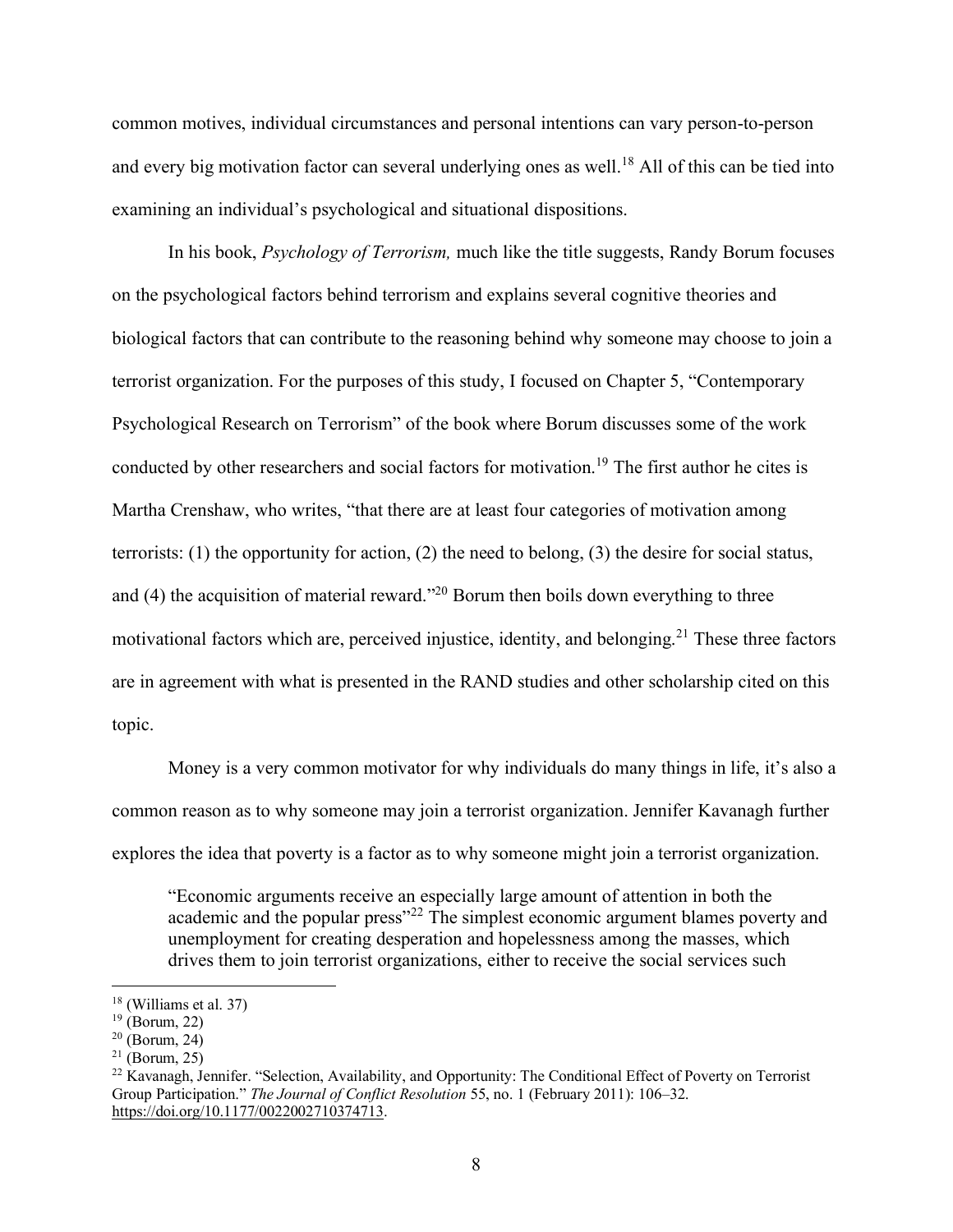groups provide or due to a general lack of other opportunities. Research that tests for this relationship finds a more complicated set of patterns. Specifically, while macroeconomic decline does seem to be associated with higher incidence of terrorism, terrorists themselves are not drawn from the poor, uneducated elements of society. $^{22}$ 

I somewhat agree with the last part of Kavanagh's statement, while it may be true in Western societies that terrorists mostly come from circles that are not poor or educated, in many Middle Eastern countries the terrorists are in fact poor and uneducated. Joining a terrorist group for these

people can in fact offer motivation in the form of financial relief. Kavanagh hypothesizes that,

"a conditional relationship between poverty, education, and terrorist group involvement and argue that poverty increases the likelihood of membership in terrorist organizations only for those with high education. I suggest that as a result of terrorist group selection preferences and the low opportunity costs for militant group membership that exist in economically depressed macroeconomic environments, highly educated, poor individuals in any society should be most likely to participate in terrorist group activities."<sup>24</sup>

The reasoning behind this argument is that "terrorist groups focus their recruiting resources on

individuals they expect to become the most productive terrorists, they are likely to expend

especially strong efforts to attract highly educated and skilled individuals."<sup>25</sup>

The second argument she presents for her case is the opportunity cost for participation in

terrorist or militant activity, Kavanagh states that,

"In a strong market economy, more highly educated and skilled individuals have lucrative market options and high opportunity cost to participation in terrorist group operations. However, in weak or impoverished economies, the lack of market options reduces the opportunity costs of group participation for highly educated individuals. In contrast, opportunity costs to participations for less educated individuals are likely to be constant across eco nomic conditions. Lower opportunity costs in weak economic markets make these educated individuals more susceptible and available for recruitment, increasing the likelihood of their membership."<sup>26</sup>

 $23$  (Kavanagh, 106)

 $24$  (Kavanagh, 107)

 $25$  (Kavanagh, 109)

 $26$  (Kavanagh, 110)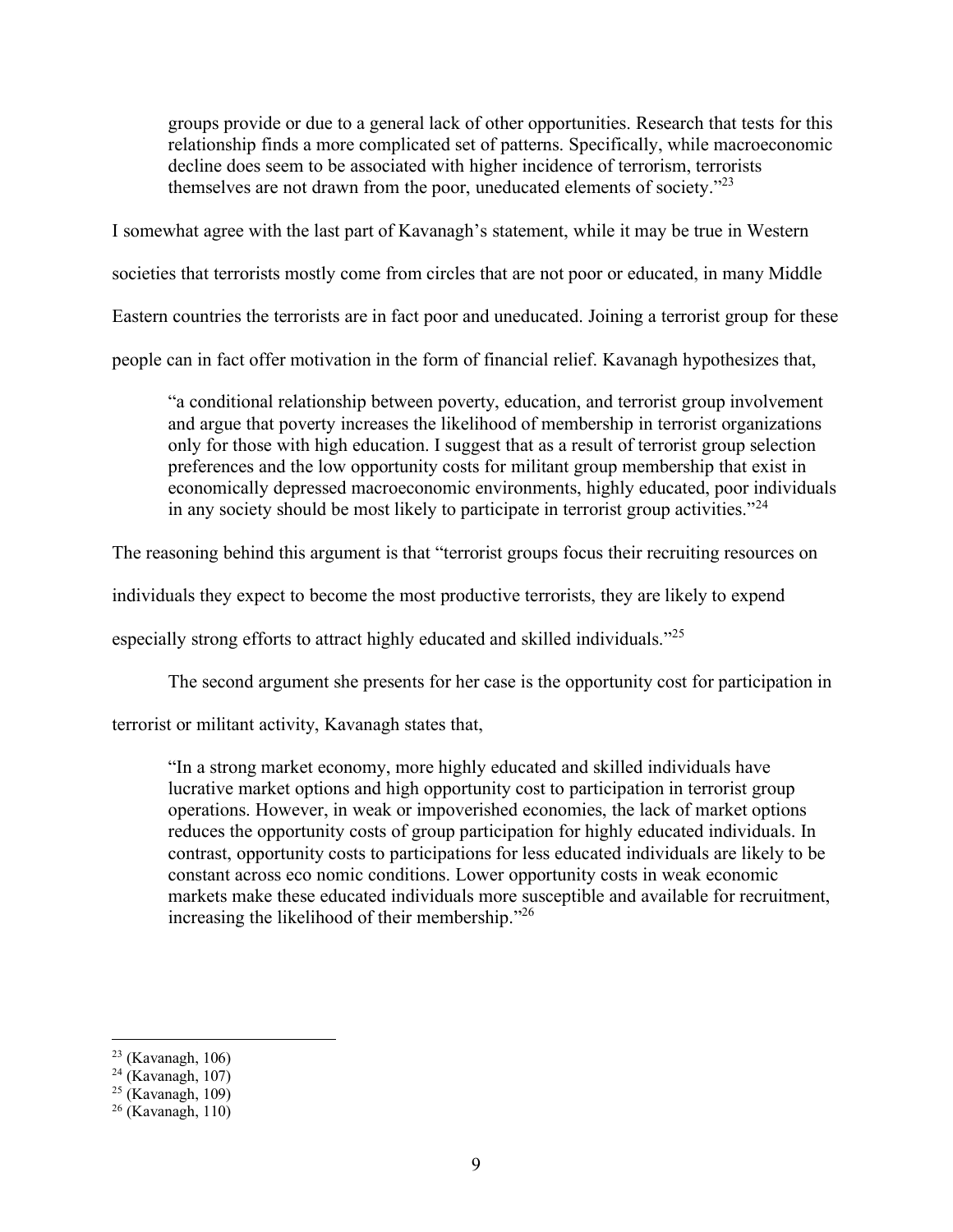Kavanagh then goes into the details of her study such as the methodology, data sources, and results. Her results supported her hypothesis, which is that there is a conditional relationship between poverty and education level when it comes to motivations for terrorism.<sup>27</sup>

Poverty or other financial reasons as a motivator for terrorism are the first thing that usually come to mind. Both the need and want for financial compensation can drive people to extreme amounts of desperation and recruiters for these organizations use this fact to their advantage.

In the chapter, "Prevention of Recruitment to Terrorism", of *Handbook of Terrorism Prevention and Preparedness*, Ahmet Yayla presents the motivations for terrorism from a recruitment point of view. He states that there are two types of recruitment "opportunistic" and "targeted or talent" recruitment, for the purpose of this study "opportunistic recruitment" is most relevant .<sup>28</sup> Yayla writes that, "The first type is "opportunistic recruitment," where recruiters try to recruit people whom they already know, with whom they already have connections, or with whom they can connect through a variety of means."<sup>29</sup> This is somewhat related to "belonging" and "identity" as motivators for joining terrorist organizations. People are more likely join to a certain organization if other members of their community or people they know participate in those organizations as well.

Of all the motivators presented in the scholarship the most convincing and common seem to be ideological factors pertaining to religion and politics followed by financial motivations. Which makes sense if you think about it, taking an individual's psychological factors or extreme

 $27$  (Kavanagh, 125)

<sup>28</sup> Yayla, Ahmet S. "Prevention of Recruitment to Terrorism." Essay. In *HANDBOOK OF TERRORISM PREVENTION AND PREPAREDNESS*, edited by Alex P Schmid, 1st ed., 412–57. The Hague: International Centre for Counterterrorism, 2020.

<sup>29</sup> (Yayla, 424-25)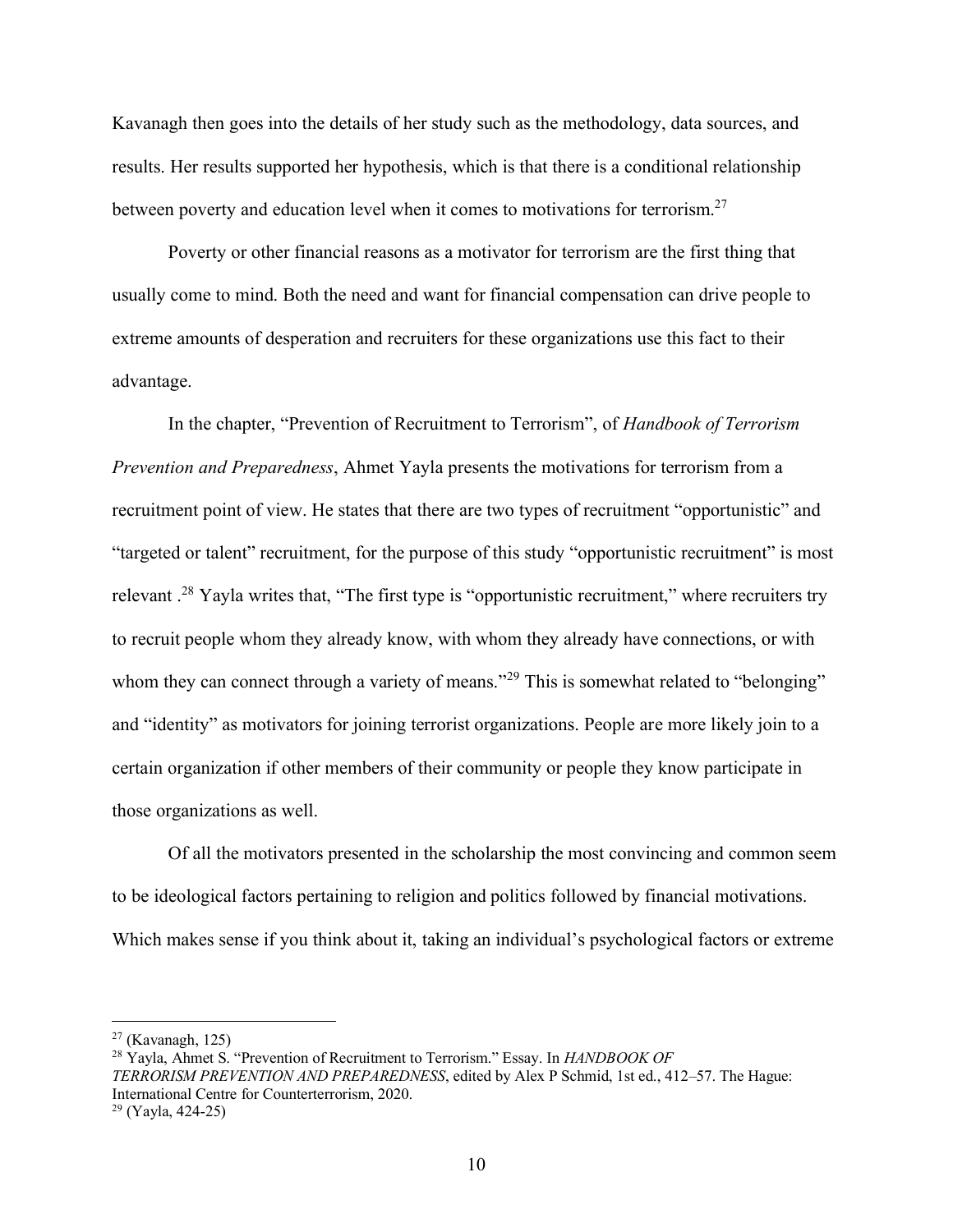force out of consideration for a moment, one can assume that if a person were to commit a terrorist attack the motivation would have to extremely strong such as a very passionate belief system or great desperation for money and survival.

#### **Hypothesis and Methodology**

Hypothesis: Men and women likely will have different motivations for joining terrorist groups, while also sharing some common motivators such as ideology and financial factors.

#### Methodology:

Ideally the best way to conduct this type of research would be to go interview the same number of males and females from various Islamic radical organizations across the same demographic groups and socio-economic class about the circumstances and/or reasoning behind why they joined (perhaps willingly or unwillingly) the terrorist groups and compare answers across genders; however, that methodology is not feasible for the scope of this project. In fact, the biggest challenge I was presented with researching this topic was collecting data myself or finding sources of raw data from other researchers. In the literature cited in the previous section, the scholars had access to data sets pertaining to terrorists or the means to collect data in the field.

The main body of data for my research comes from interviews conducted by Dr. Anne Speckhard, Director of The International Center for the study of Violent Extremism (ICSVE) between November 2015 and December 2019. As mentioned in the cited study, the interviews "were conducted in Turkey, Iraq, Syria, the Balkans, Europe, and Central Asia with ISIS prisoners, returnees, and defectors. The purpose was to learn about their recruitment history,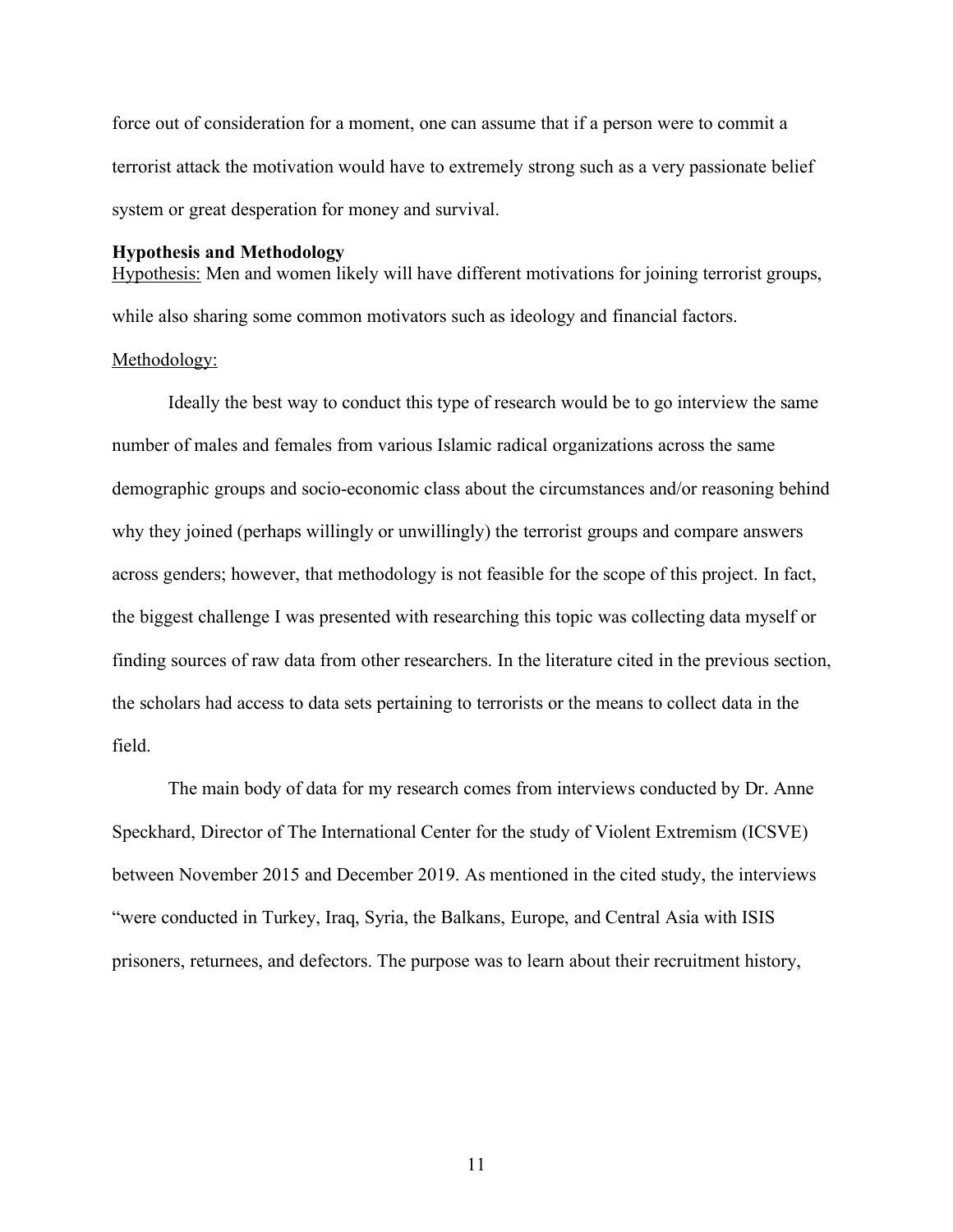motivations for joining, travel, experiences inside the group, disillusionment over time, and defection, return or capture."30

Dr. Speckhard has used these same interviews as a data source across multiple research studies and publications. The complete raw dataset is not available publicly, but in her research article, "ISIS in Their Own Words: Recruitment History, Motivations for Joining, Travel, Experiences in ISIS, and Disillusionment over Time – Analysis of 220 in-Depth Interviews of Isis Returnees, Defectors and Prisoners", Dr. Speckhard provides total counts for the 182 men and 38 women for the different motivational factors and influences that caused them to join ISIS and other Islamic based terrorist organizations, I used these data counts alongside with the content analysis I performed on the interview snippets that were publicly available on the ICSVE website. 31

Originally, I came across some of this data as a part of her "Breaking the ISIS Brand Counter Narrative Project". The purpose of this project is to "break the ISIS brand and flood the Internet with counter-narratives to fight with what ISIS is saying about the ISIS "caliphate" and introducing alternatives to the narratives employed by the terrorist group to attract recruits."<sup>32 33</sup> Since the videos are aimed to present a counter-narrative , it's important to note that that can be biased which affects the reliability of the sources since information may have been omitted in the excerpts. The original interviews were conducted in person with a psychologist and some of the videos were published on YouTube and Facebook.

<sup>&</sup>lt;sup>30</sup> Speckhard, Anne, and Molly Ellenberg. "Isis in Their Own Words: Recruitment History, Motivations for Joining, Travel, Experiences in ISIS, and Disillusionment over Time – Analysis of 220 in-Depth Interviews of Isis Returnees, Defectors and Prisoners." *Journal of Strategic Security* 13, no. 1 (2020): 82–127. https://doi.org/10.5038/1944-0472.13.1.1791.

 $31$  Ibid.

<sup>32</sup> <https://www.icsve.org/project/memes/>

<sup>&</sup>lt;sup>33</sup> The interviews include members from groups other than just ISIS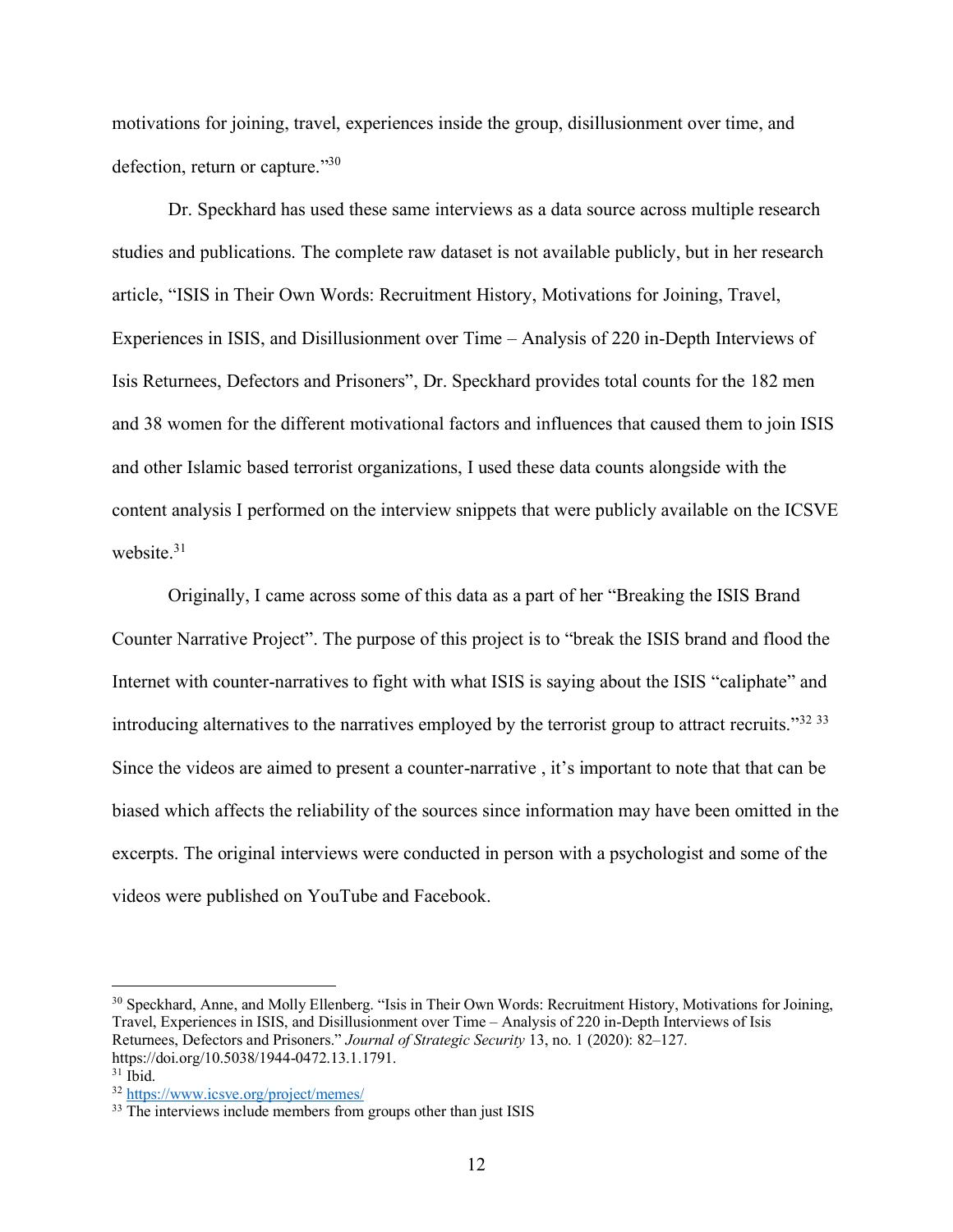For each interview, I read the snippets (39 total), which included the individual's picture and direct quote on why (and in some cases how) they joined the terrorist group and identified the main motivator according to the codes below (derived from common interview themes and literature above). I excluded some snippets because they did not mention any reasons for joining the group -but rather talked about their experience while being a part of ISIS or Al-Qaeda.<sup>34</sup> An issue with these interview snippets is that they are just snippets and don't provide the full responses to the question "what made you join ISIS" or even other questions in the interview, which if provided, would have better help identify other themes and reasons for joining. The snippets also do not contain the full context of the interviewee's circumstances or situation. The remaining data sets are tables provided in Dr. Speckhard's publication about her interviews with the former terrorist organization members. I added a column, "majority" to indicate whether mostly males or females mentioned that factor or if it was about the same.

#### **Data**

| $\frac{1}{2}$                        |                                                                                           |
|--------------------------------------|-------------------------------------------------------------------------------------------|
| Codes                                |                                                                                           |
| Code                                 | Meaning                                                                                   |
| <b>Religious Reasons</b>             | Individual believes that joining terrorist<br>organization (TO) will bring them closer to |
|                                      | God, and grant them eternal paradise and/or                                               |
|                                      | they are serving their religious duty                                                     |
| <b>Financial Reasons</b>             | Individual joined TO because of money                                                     |
|                                      | related matters                                                                           |
| Convinced through Propaganda*        | Individual joined TO base on online                                                       |
| *Propaganda varies for men and women | propaganda (videos, websites, etc.)                                                       |
| <b>Belonging</b>                     | Individual joined TO because it offered a                                                 |
|                                      | sense of community and family                                                             |
| <b>Adventure</b>                     | Individual joined TO because it seemed fun                                                |
|                                      | and thrilling                                                                             |

Content Analysis: "ISIS Defectors Speak Out" 35

**Table 1:** Codes for content analysis based on 39 interview snippets.

<sup>34</sup> <https://www.icsve.org/project/memes/>

<sup>35</sup> <https://www.icsve.org/project/memes/>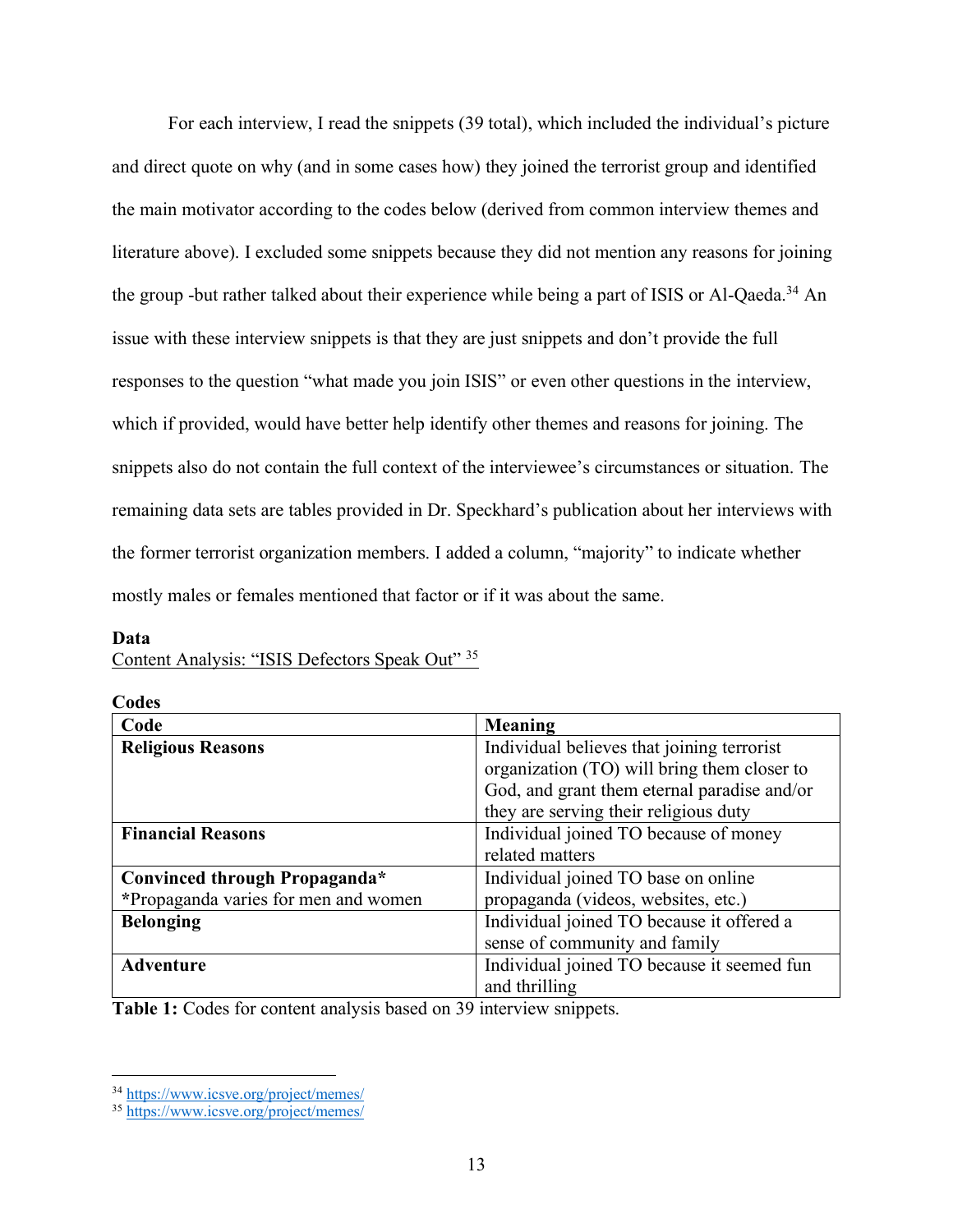#### **Code Tree**

| Code                                           | Count       |
|------------------------------------------------|-------------|
| <b>Religious Reasons</b>                       | 20          |
| Promise of Paradise<br>$\bullet$               | 6           |
| Freedom from religious oppression<br>$\bullet$ | 6           |
| Other religious reasons<br>$\bullet$           | 8           |
| <b>Financial Reasons</b>                       | 6           |
| <b>Support Family</b>                          |             |
| Generate Income                                | 2           |
| Other financial reasons                        | 3           |
| <b>Convinced through Propaganda</b>            | 4           |
| <b>Belonging (Community)</b>                   | 7           |
| <b>Adventure</b>                               | $\mathbf 2$ |

**Why Did the individual Decide to Join ISIS?** (n=39, 31 males and 8 females**)**

**Table 2:** Code Tree: this dataset was not adequate to compare the two genders because males significantly outnumbered females, which is why the dataset from "ISIS in their own words" was used for the remaining analysis.

After reading the 39 male and female excerpts and by looking at the code counts from the interview data set, it is apparent that for this sample, the number one reason someone joined a terrorist organization was primarily for religious reasons. Religious reasons include the prospect of dying as a martyr and achieving an eternal place in paradise or the organization promising a haven to practice Islam with full religious freedom. Religion as the number one motivator in the case for someone joining ISIS makes sense, since ISIS "calls itself a caliphate and claims religious authority over all Muslims."<sup>25</sup>And would therefore use religion as it's number one tactic for recruiting people. One of the interviewees stated that, "if you want to know more about your religion, you need to go to ISIS. Because there is the home of the real Islam." This was the same sentiment shared by most people interviewed included in the data set; religion is the most important aspect of life and when joining they genuinely believed that ISIS was offering everything Islam was about.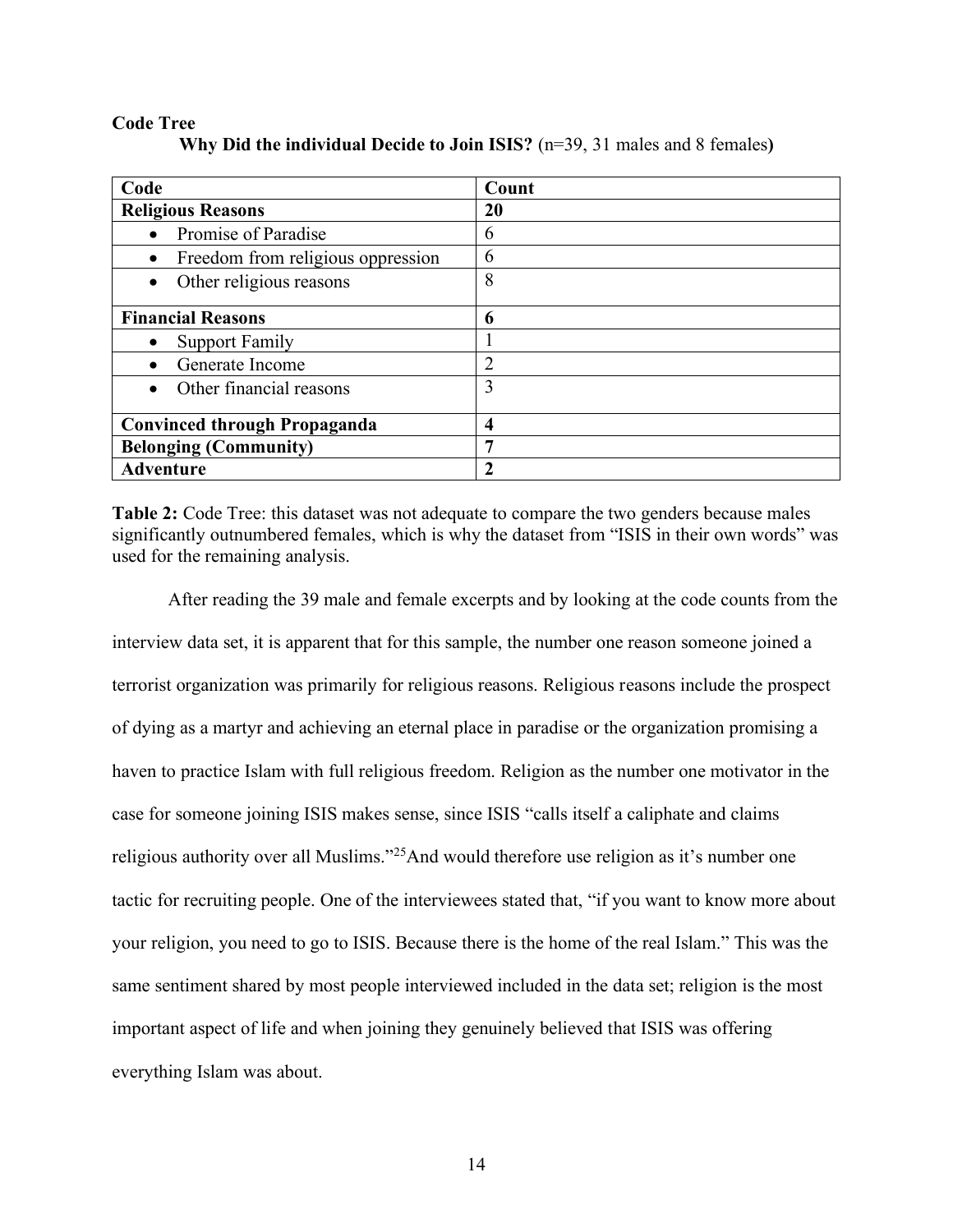The second biggest reason why male individuals chose to join a terrorist organization was something that I had identified as "wanting a better life" or belonging to a community. Most of the interviews were conducted with Muslims and Muslim converts in Western countries like Belgium, France, Germany, etc. These countries do not have predominantly Muslim populations which can result in feelings of isolation and oppression, according to multiple interviews ISIS offered these Muslims an open and welcoming community and enticed them with the prospect of joining a forever "brotherhood".

Joining a terrorist organization to financially support family members and generate income was another main reason many males chose to join ISIS; they were desperate for money and ISIS seemed to offer a lot of it. Islam and many Eastern cultures place a heavy emphasis on family and the importance of a man's responsibility to provide for his children/parents; ISIS used that belief to emphasize the need for money in certain interviewees' lives. Some interviews mentioned watching online propaganda that organizations had published where they highlighted the injustices caused by the non-believers and how if someone joined ISIS or Al-Qaeda, they would be making the world a better and more just place. It was through the same propaganda where ISIS also highlighted all the religious benefits and opportunities that it offered including dying a martyr and entering heaven forever.

All the data tables below are from "ISIS in Their Own Words: Recruitment History, Motivations for Joining, Travel, Experiences in ISIS, and Disillusionment over Time – Analysis of 220 in-Depth Interviews of Isis Returnees, Defectors and Prisoners."<sup>36</sup> In this data set, n=220, 182 males and 32 females, pre-dominantly former ISIS members.

<sup>36</sup> (Speckhard 90-106)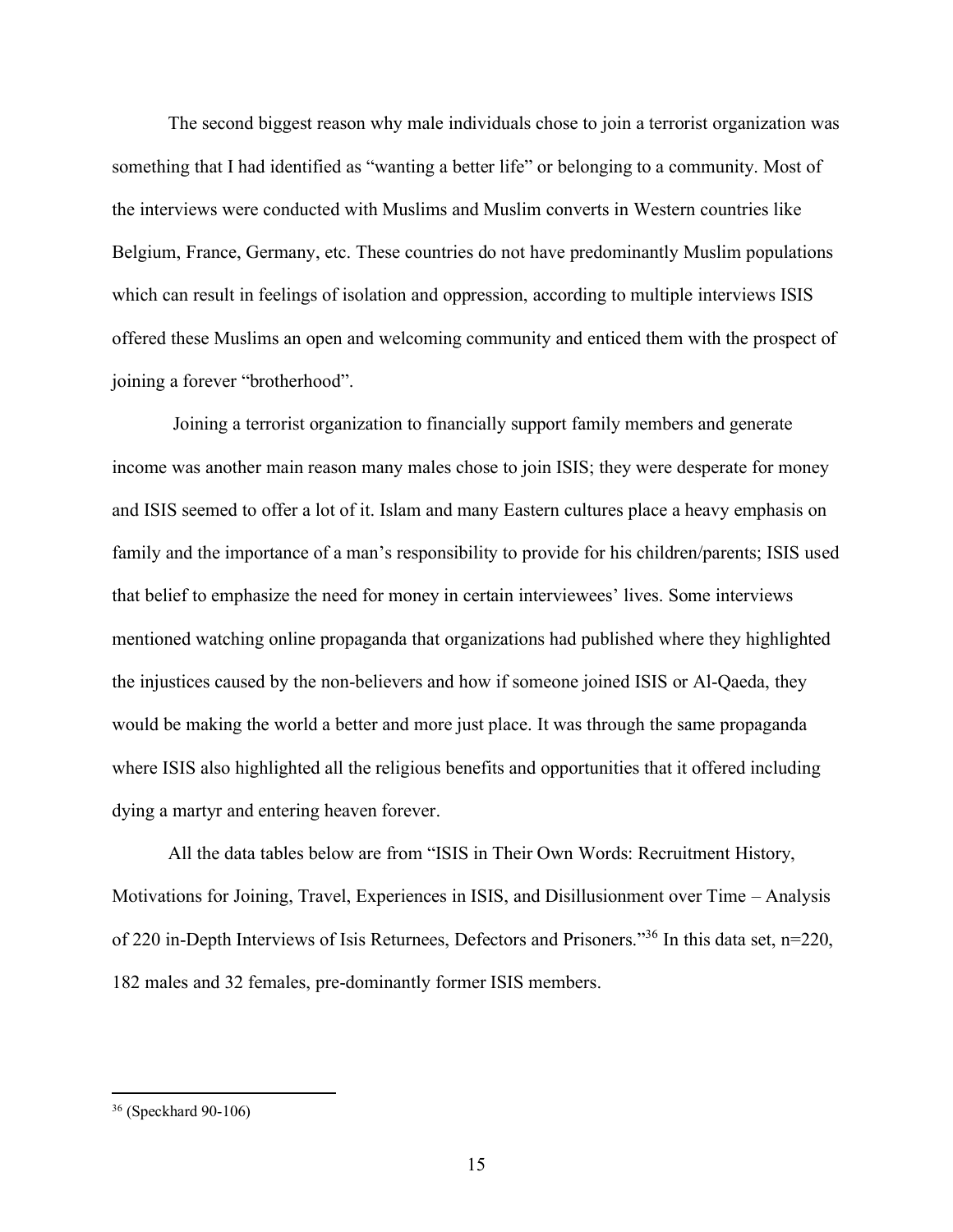| <b>Influence</b>                        | <b>Men Mentioned</b> | <b>Women Mentioned</b> | <b>Majority</b> |
|-----------------------------------------|----------------------|------------------------|-----------------|
| <b>Spouse/Partner Influence</b>         | 2.2%                 | 55.3%                  | Women           |
| <b>Parent Influence</b>                 | 3.8%                 | 15.8%                  | Women           |
| <b>Sibling Influence</b>                | 6.6%                 | 5.3%                   | Same            |
| <b>Extended family Influence</b>        | 9.9%                 | 5.3%                   | Men             |
| <b>Friend Influence</b>                 | 35.7%                | 13.2%                  | Men             |
| <b>ISIS Recruiter Influence</b>         | 25.3%                | 7.9%                   | Men             |
| <b>Preacher Influence</b>               | 19.8%                | $0.0\%$                | Men             |
| <b>Internet Recruiter Influence</b>     | 10.5%                | 18.4%                  | Women           |
| <b>Passive YouTube Influence</b>        | 24.7%                | 13.1%                  | Men             |
| <b>Passive Facebook Influence</b>       | 11.6%                | 7.9%                   | Men             |
| <b>Passive Twitter Influence</b>        | 5.5%                 | 7.9%                   | Same            |
| <b>Passive WhatsApp Influence</b>       | 1.6%                 | 2.6%                   | Same            |
| <b>Passive Telegram Influence</b>       | 1.6%                 | $0.0\%$                | Men             |
| <b>Passive Other Internet Influence</b> | 1.1%                 | $0.0\%$                | Men             |
| <b>Mainstream Media Influence</b>       | 19.2%                | 10.5%                  | Men             |
| <b>Prison Influence</b>                 | 5.5%                 | $0.0\%$                | Men             |

**Table 3:** Influences cited by the male and female participants as to why they joined the terrorist group. Out of the total 16 influence factors, only three (sibling influence, passive Twitter influence, and passive WhatsApp influence) were mentioned the same number of times by both men and women. The top three cited influences for men were "Friend Influence, ISIS Recruiter Influence, and Passive YouTube Influence". The top three cited influences for women were "Spouse/Partner Influence, Internet Recruiter Influence, and Friend Influence." Note: Participants could have mentioned more than one type of influence.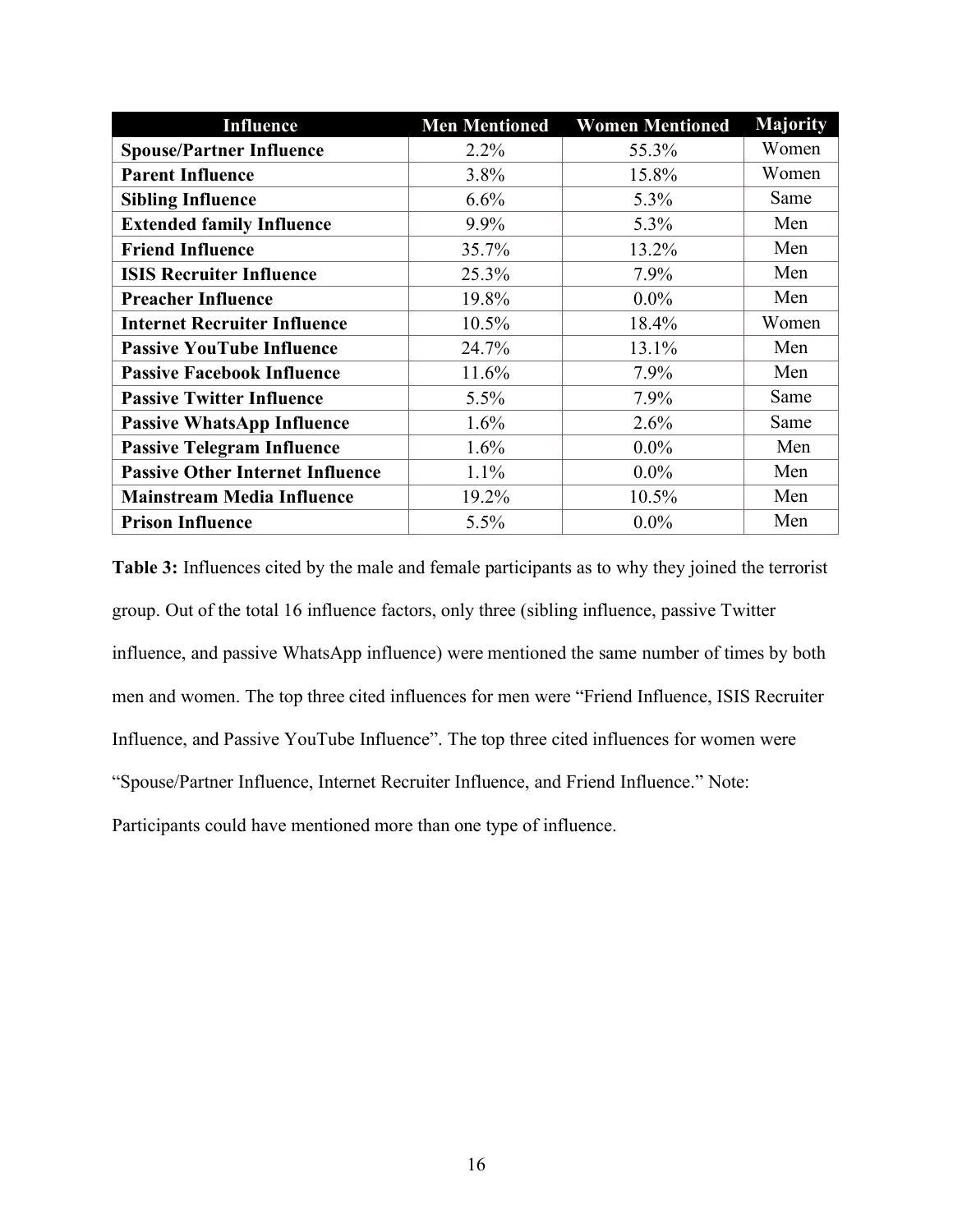| <b>Vulnerability</b>                 | Men              | Women            | <b>Majority</b> |
|--------------------------------------|------------------|------------------|-----------------|
|                                      | <b>Mentioned</b> | <b>Mentioned</b> |                 |
| <b>Criminal History</b>              | 13.7%            | 5.3%             | Men             |
| <b>Prison History</b>                | 10.4%            | $0.0\%$          | Men             |
| <b>Emotional Abuse</b>               | $0.0\%$          | 7.9%             | Women           |
| <b>Physical Abuse</b>                | 1.7%             | 7.9%             | Women           |
| <b>Sexual Abuse</b>                  | $0.0\%$          | 2.6%             | Women           |
| <b>Emotional Neglect</b>             | 1.7%             | $0.0\%$          | Men             |
| <b>Physical Neglect</b>              | $0.0\%$          | $0.0\%$          | Women           |
| <b>Domestic Violence Exposure</b>    | 1.7%             | 5.4%             | Women           |
| <b>Household Substance Abuse</b>     | 1.7%             | 7.9%             | Women           |
| <b>Household Mental Illness</b>      | 2.2%             | $0.0\%$          | Men             |
| <b>Parental Separation/Divorce</b>   | 8.8%             | 21.0%            | Women           |
| <b>Incarcerated Household Member</b> | 1.1%             | 5.2%             | Women           |
| <b>Deceased Parent</b>               | 12.1%            | 7.9%             | Men             |
| <b>Unmarried Parents</b>             | 1.1%             | 7.9%             | Women           |
| <b>Father Had Multiple Wives</b>     | 5.0%             | $0.0\%$          | Men             |
| <b>Family Conflict</b>               | 9.3%             | 23.6%            | Women           |
| <b>Personal Substance Abuse</b>      | 13.2%            | 5.3%             | Men             |
| <b>Poverty</b>                       | 24.2%            | 26.3%            | Same            |
| <b>Left Home Early</b>               | 2.7%             | 10.5%            | Women           |
| <b>Personal Divorce</b>              | 3.8%             | 7.9%             | Women           |
| Unemployment/Underemployment         | 19.2%            | 2.6%             | Men             |
| <b>Prior Trauma</b>                  | 11.6%            | 23.6%            | Women           |

**Table 4:** Factors that made the men and women more vulnerable to joining the terrorist group. Out of the 22 vulnerability factors both men and women only mentioned "poverty" the same number of times. The top three vulnerability factors mentioned by male participants were "Poverty, Unemployment/Underemployment, and Criminal History". The top three vulnerability factors mentioned by women were, "Poverty, Prior Trauma, and Family Conflict". Note: Participants could have mentioned more than one vulnerability factor.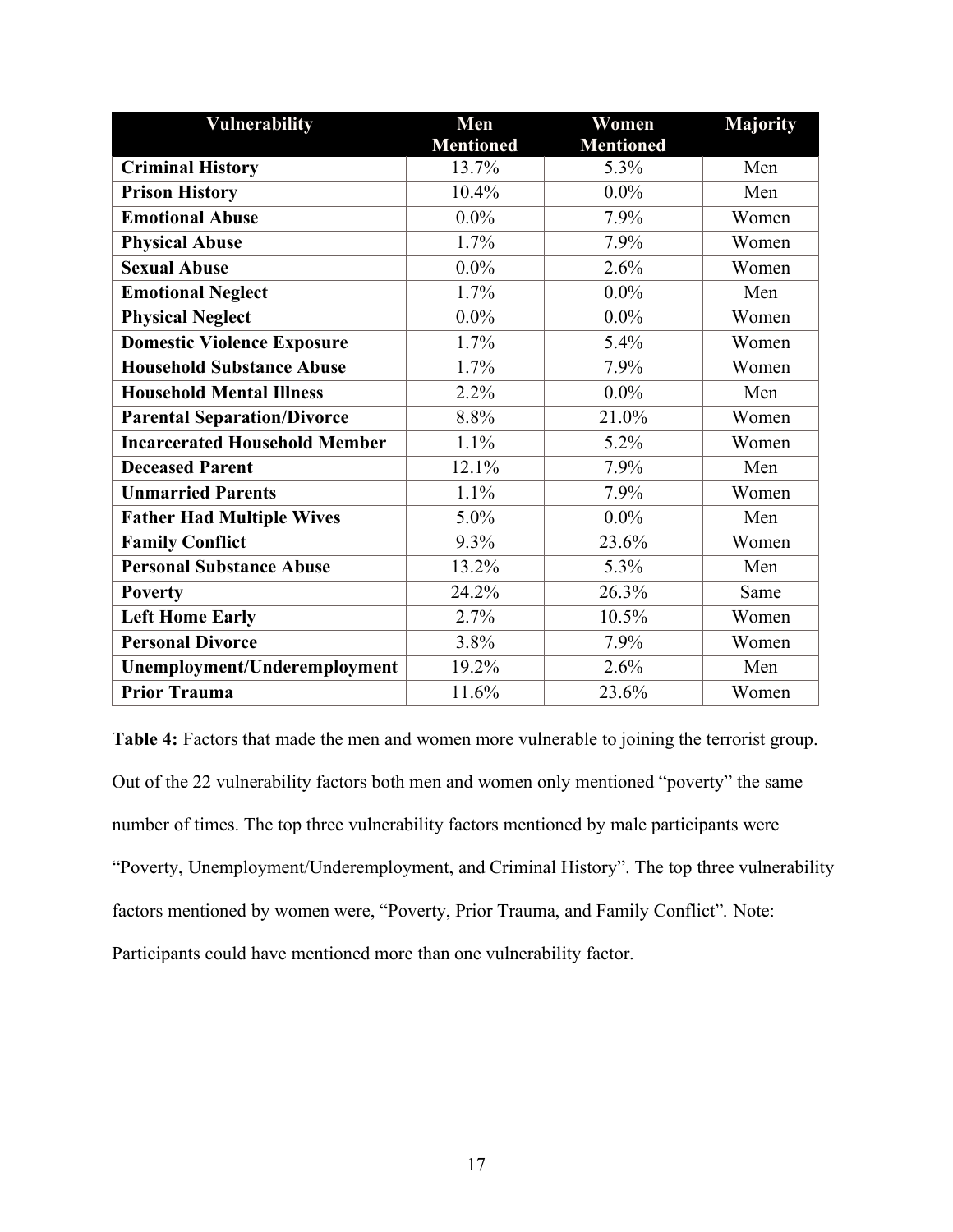| <b>Motivation</b>                |                    | <b>Men Mentioned Women Mentioned</b> | Majority |
|----------------------------------|--------------------|--------------------------------------|----------|
| <b>Basic Needs</b>               | 18.70%             | 13.2%                                | Same     |
| Employment                       | 22.6%              | 5.3%                                 | Men      |
| <b>Personal/Family Safety</b>    | 4.4%               | 13.2%                                | Women    |
| <b>Family Ties</b>               | 4.4%               | 42.1%                                | Women    |
| <b>Immediate Sexual</b>          | $0.0\%$            | $0.0\%$                              | N/A      |
| gratification                    |                    |                                      |          |
| <b>Emotional Relationship</b>    | $\overline{5.5\%}$ | $0.0\%$                              | Men      |
| <b>Escape</b>                    |                    |                                      |          |
| <b>Adventure</b>                 | 4.4%               | $\overline{2.6\%}$                   | Men      |
| Romance                          | 0.5%               | 15.8%                                | Women    |
| <b>Masculine Identity</b>        | 1.7%               | N/A                                  | N/A      |
| <b>Feminine Identity</b>         | N/A                | $\overline{5.3\%}$                   | N/A      |
| <b>Islamic Identity</b>          | 28.6%              | 50.0%                                | Women    |
| <b>Discrimination</b>            | 7.2%               | 13.2%                                | Women    |
| <b>Ideology-Related Hassling</b> | 3.3%               | 2.6%                                 | Same     |
| <b>Ideology-Related Arrest</b>   | 0.5%               | $0.0\%$                              | Same     |
| <b>Belonging</b>                 | 6.0%               | 5.3%                                 | Same     |
| <b>Personal Significance</b>     | 8.8%               | 5.3%                                 | Men      |
| <b>Helping Purpose</b>           | 30.8%              | 21.0%                                | Men      |
| <b>Anger Purpose</b>             | 13.2%              | 2.6%                                 | Men      |
| <b>Caliphate Ideology</b>        | 22.5%              | 13.1%                                | Same     |
| <b>Jihad Ideology</b>            | 19.3%              | 7.9%                                 | Men      |
| <b>Hijra Ideology</b>            | 9.3%               | 7.9%                                 | Same     |
| <b>Takfir Ideology</b>           | 2.2%               | 2.6%                                 | Same     |
| <b>Anti-Western Ideology</b>     | 6.6%               | $0.0\%$                              | Men      |
| <b>Sunni Rights</b>              | 11.5%              | $0.0\%$                              | Men      |
| <b>Eternal Rewards</b>           | 4.4%               | 5.3%                                 | Same     |
| <b>Eternal Honor</b>             | 0.5%               | $0.0\%$                              | Same     |
| <b>Redemption/Forgiveness</b>    | 1.1%               | 2.6%                                 | Women    |
| Rehabilitation                   | 5.5%               | $0.0\%$                              | Men      |
| <b>Fear of Hell</b>              | 1.6%               | 5.3%                                 | Women    |
| <b>Tricked</b>                   | 0.5%               | 2.6%                                 | Women    |

**Table 5:** Motivation factors mentioned by the male and female interview participants. Out of the 30 motivation factors, nine factors ("Basic needs, ideology-related hassling, ideology-related arrest, belonging, caliphate ideology, hijra ideology, takfir ideology, eternal rewards, and eternal honor") were mentioned the same number of times across both genders. The top three motivators mentioned by male participants were, "Helping Purpose, Islamic Identity, and Employment".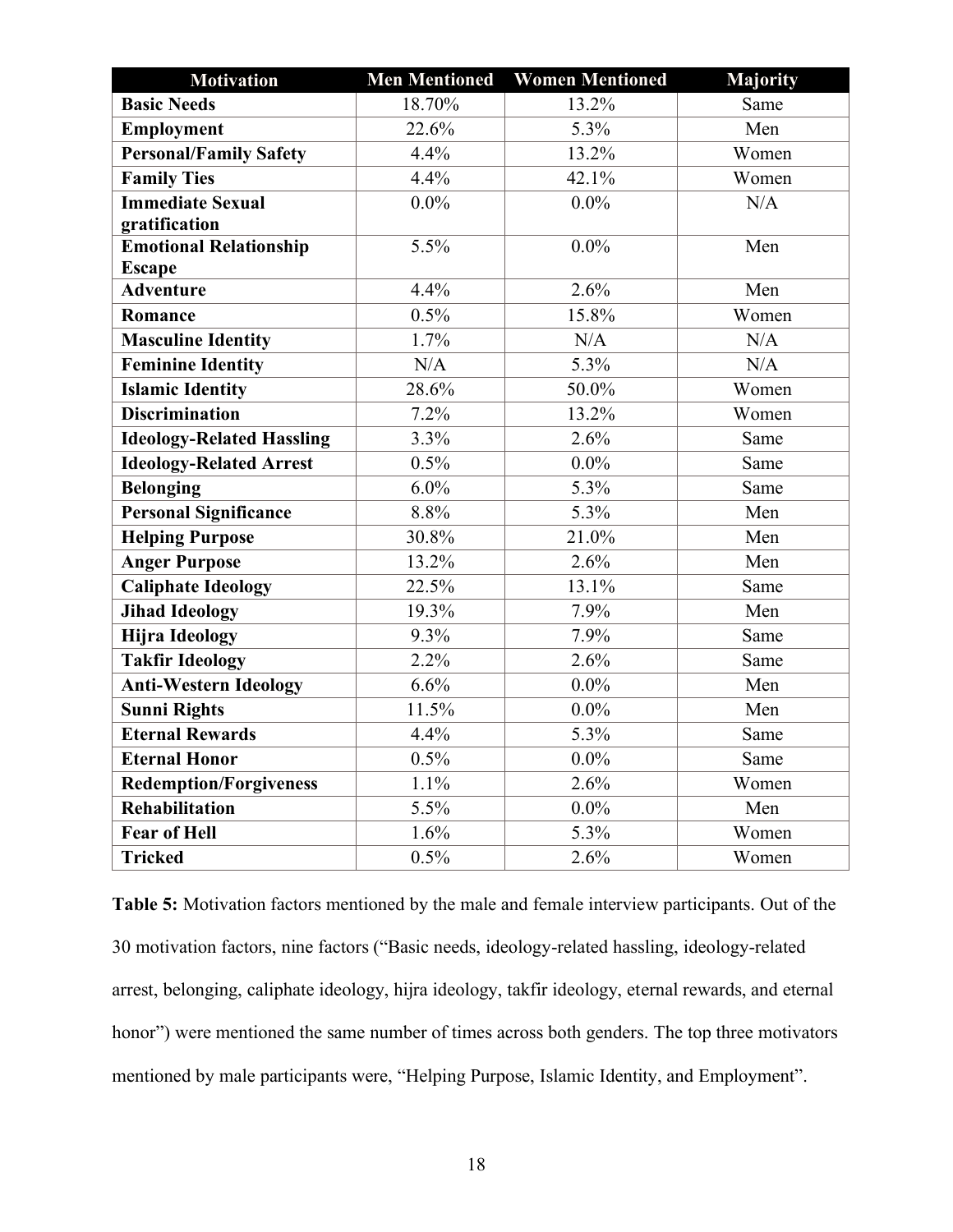The top three motivators mentioned by female participants were, "Islamic Identity, Family Ties, and Helping Purpose". Note: Participants could have mentioned more than one motivating factor.

#### **Discussion**

The data set from the interviews contained a total 220 participants, 182 men, and 38 women. The difference the total number of men and women is important for two reasons, first it highlights the differences in participation numbers between men and women. Second, it can speak towards the fact that it is even more difficult to reach women who have participated in these activities perhaps due to cultural or religious restrictions. The combined number of factors between the "Influences, vulnerabilities, and Motivations" tables are sixty-eight, out of those only thirteen factors are mentioned the equally across both genders. This implies that counterterrorism strategies cannot be designed to target just one gender but must be implemented so that the unique factors of both genders are considered. A possible explanation for some of the differences in the number of times a factor is mentioned more by one gender than the other is the culture and customs of the interviewees.

The datasets support the hypothesis that while men and women can have common motivations for joining a terrorist organization, each gender has its unique factors as well. For example, 55.3% of the females interviewed mentioned "Spouse/Partner Influence" as a factor in what led them to joining the group while only 2.2% of the males mentioned the same factor. Similarly, 22.6% of the males listed "Employment" as a motivation factor while only 5.3% mentioned the same motivation. A possible explanation for some of the differences in the number of times a factor is mentioned more by one gender than the other is the culture and customs of the interviewees. For example, many Islamic sects believe that a women must obey and listen to her husband hence the reason 55.3% of women listed their spouse as an influence as opposed to the 2.2% of men who mentioned the same reasoning. The same concept can be used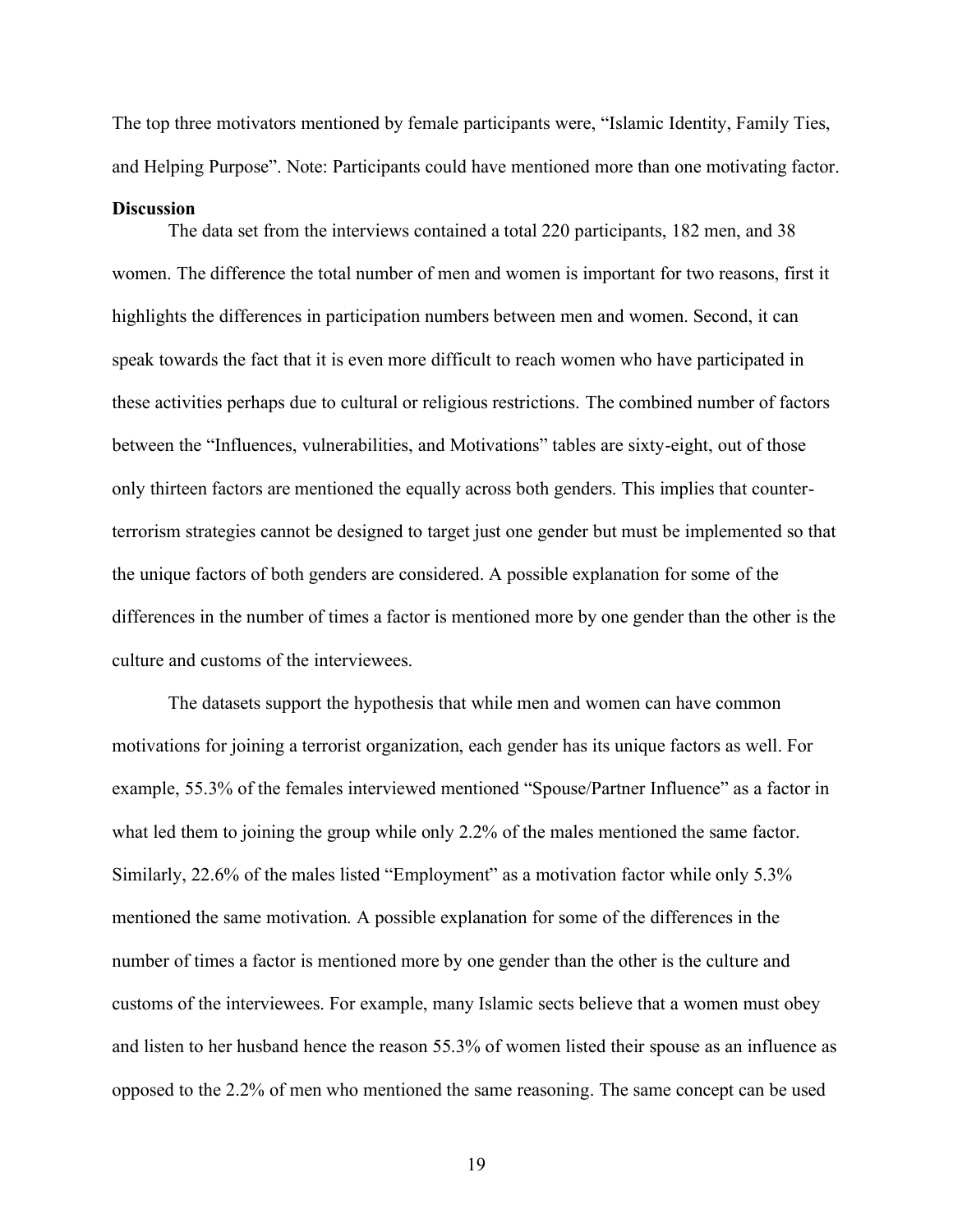to explain the discrepancies between the number of times men mentioned "employment" related reasons to that of women. In many Islamic disciplines, males are expected to be responsible for finances and providing for the family which is why employment might be bigger motivating factor for men than women to join a terrorist group.

There are some factors like "employment, poverty, family, religion" that are mentioned multiple times as influences, vulnerabilities and motivators. These specific factors are consistent with the motivations in the above-mentioned research studies and literature. For instance, many of the authors mentioned poverty and religious-ideology as common motives for someone to join a terrorist organization<sup>37</sup>, the majority of factors mentioned by both men and women (Table 3, Table 4, and Table 5) can fall into the same broader categories related to poverty and religious ideology. All the risk factors that can make someone more susceptible to joining a terrorist group as mentioned by Allison G. Smith, i.e.,

- o Having a history of criminal violence
- o Having a Terrorist Friend
- o Having a Deep Commitment to an Extremist Ideology
- o Being Unemployed
- o Being socially isolated
- o Having Psychological Issues
- o Having a Lower Socio-Economic Status
- o Being distant from one's family
- o Being Single
- o Living alone
- $\circ$  Being Male<sup>38</sup>

<sup>37</sup> Brown, Ryan Andrew, Todd C. Helmus, Rajeev Ramchand, Alina I. Palimaru, Sarah Weilant, Ashley L. Rhoades, and Liisa Hiatt, What Do Former Extremists and Their Families Say About Radicalization and Deradicalization in America? Santa Monica, CA: RAND Corporation, 2021.

[https://www.rand.org/pubs/research\\_briefs/RBA1071-1.html](https://www.rand.org/pubs/research_briefs/RBA1071-1.html).; Borum, Randy. "Contemporary Psychological Research on Terrorism." Essay. In *Psychology of Terrorism*, 22–29. Tampa, FL: University of South Florida, 2004.; Office of Justice Programs, and Allison G. Smith, Risk Factors and Indicators Associated with Radicalization to Terrorism in the United States: What Research Sponsored by the National Institute of Justice Tells Us (2018); Yayla, Ahmet S. "Prevention of Recruitment to Terrorism." Essay. In *HANDBOOK OF*

*TERRORISM PREVENTION AND PREPAREDNESS*, edited by Alex P Schmid, 1st ed., 412–57. The Hague: International Centre for Counterterrorism, 2020.

<sup>&</sup>lt;sup>38</sup> (OJP and Smith, ii-iii)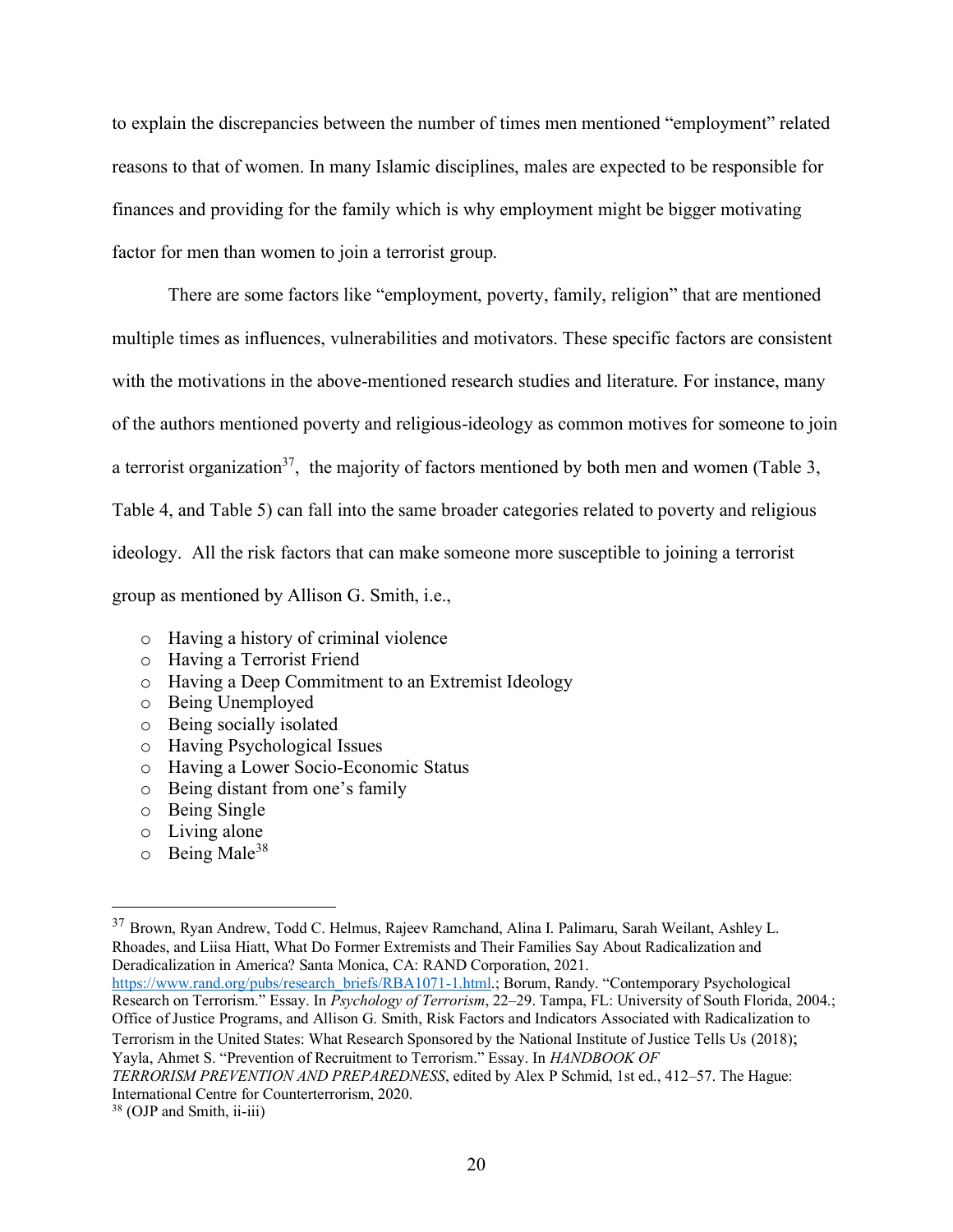are all (or somewhat similarly) mentioned either as an influence, vulnerability, or motivational factor by males, females, or both. The findings (majority mentioning religion or finance related motivations) from the content analysis were also consistent with the results from the dataset above and the cited scholarship. Knowing that these factors can make someone more likely to join a terrorist organization can be used as guidance for establishing policies and strategies to combat the aspects of terrorist specifically related to these factors. Furthermore, knowing that these factors, even if they are common across both genders, can vary in how much they influence men versus women or vice versa and that in turn factors in the counterterrorism strategy calculus.

Motivational factors for terrorism stemming from religion or political based ideologies are more difficult to counter than motives stemming from factors related to poverty or community because it's difficult to change mindsets and beliefs that have been engraved in these communities for years by persevered figures and religious leaders in the community. Both men and women mentioned "helping others" as a motive for joining a terrorist organization, Speckhard's research study mentions that "helping others" in many cases was the individual's way of helping the people of Syria through joining ISIS and fighting Bashar Assad's regime for his injustices.<sup>39</sup> Like religion, perceived injustices are not likely to diminish or change through Western anti-terror campaigns because in situations like these the individuals have personal experience relating to the events in Syria making it easier for ISIS to recruit them for its agendas. Local and foreign governments can try to create more jobs and offer financial assistance to offset poverty related challenges but it's more difficult to change mindsets when in many cases terrorist propaganda villainizes governments, especially Western ones.

<sup>39</sup> (Speckhard 90-106)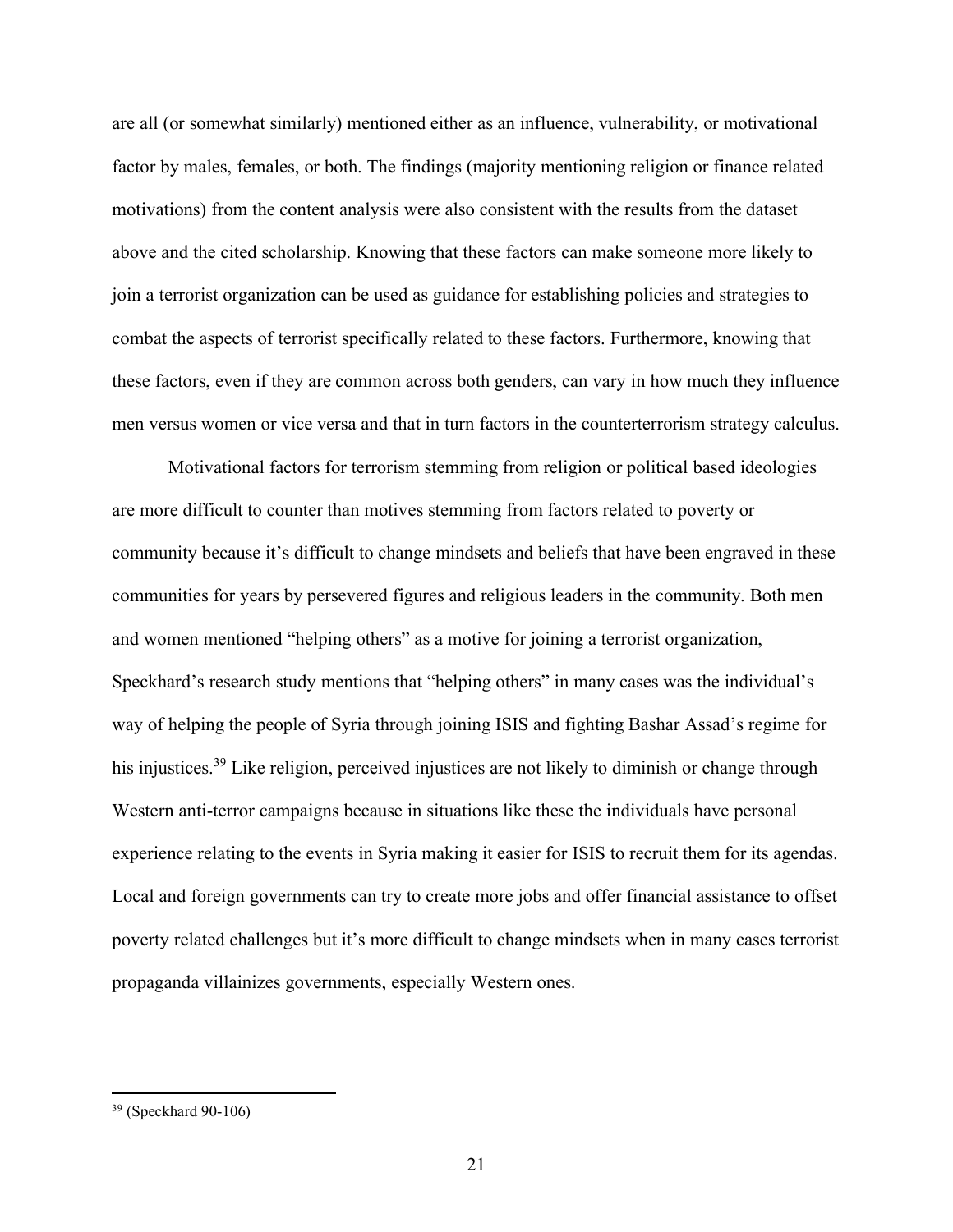#### **Conclusion**

This paper aimed to highlight the differences between males and females when it comes to motivations for joining terrorist groups and organizations. Existing scholarship on this topic and the research conducted in this study indicates that men and women can in fact have different motivations when it comes to participating in terrorist organizations and activities. Additionally, external factors such as socio-economic status, personal circumstances, education levels also play a role in what can motivate someone to join these groups or more vulnerable to recruitment. While this research is helpful in gaining deeper context behind motives across both genders, a study with an equal male and female sample size would provide opportunities for deeper analyses. Gaining an understanding of these factors and motivators can and should be used to develop effective counter-terrorism strategies that offer a permanent solution.

Terrorism is not a problem that is going disappear overnight or probably even within the next decade. There is still so much on the topic that is unknown the difficulties associated with conducting research on the topic only exacerbates the issue. Further avenues of research on this topic can include examining members or former members of groups other than ISIS or Islamicbased groups in general, studying different motivations between genders on violent-groups whose ideologies are more political rather than religious. Environments where classified research can be conducted on the topic should be more focused towards examining the issue by focusing on the underlying causes rather than identifying quick and temporary solutions.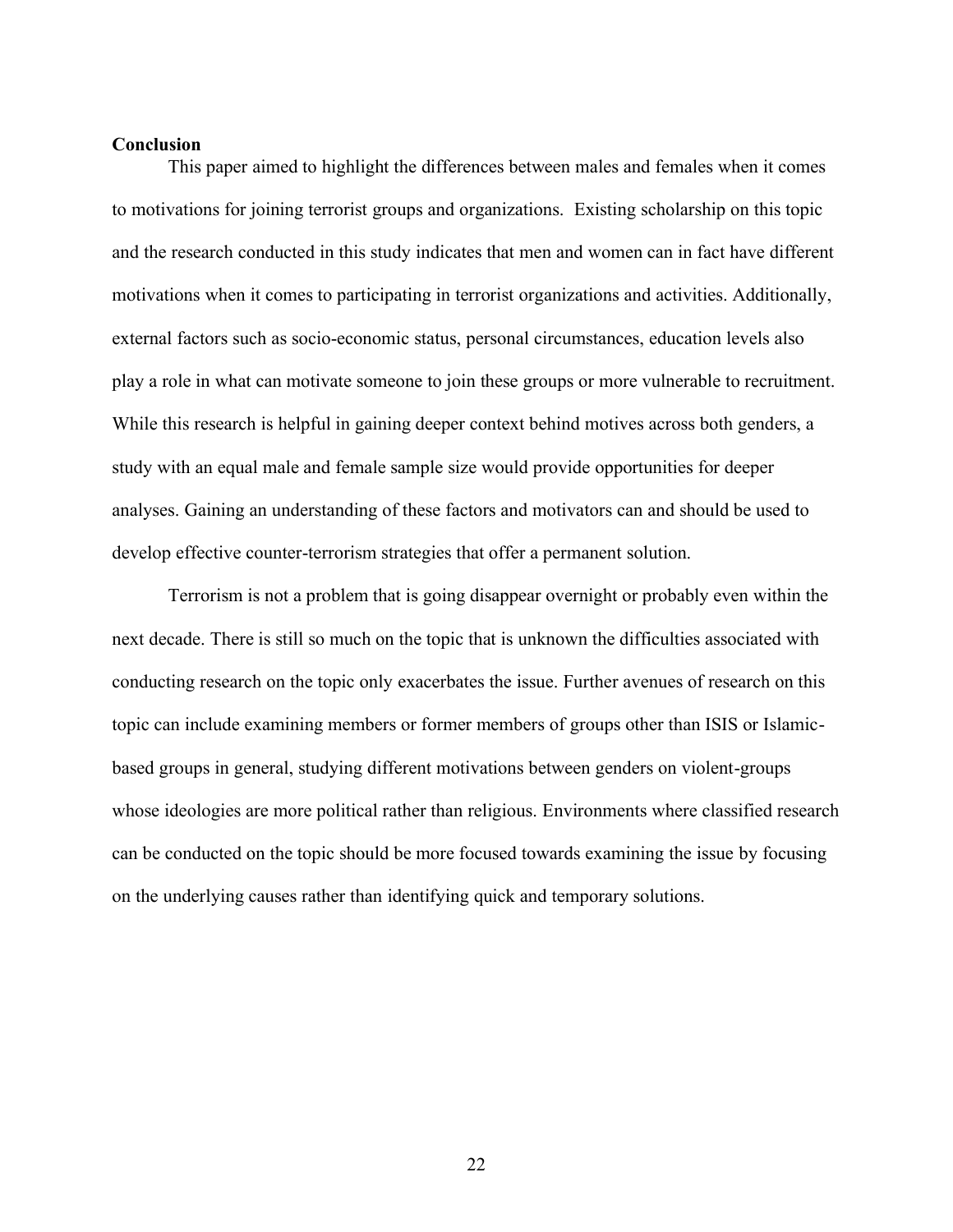### **BIBLIOGRAPHY**

- Borum, Randy. "Contemporary Psychological Research on Terrorism." Essay. In *Psychology of Terrorism*, 22–29. Tampa, FL: University of South Florida, 2004.
- Brown, Ryan Andrew, Todd C. Helmus, Rajeev Ramchand, Alina I. Palimaru, Sarah Weilant, Ashley L. Rhoades, and Liisa Hiatt, What Do Former Extremists and Their Families Say About Radicalization and Deradicalization in America? Santa Monica, CA: RAND Corporation, 2021. https://www.rand.org/pubs/research\_briefs/RBA1071-1.html.
- Byman, Daniel. "Chapter 25." Essay. In *A High Price: The Triumphs and Failures of Israeli Counterterrorism*, 362–82. New York, NY: Oxford University Press, 2011.
- Casaca, Paulo. "Terrorism Revisited: Islamism, Political Violence and State-Sponsorship." Springer International AG, 2017.
- Guadagno, R., Lankford, A., Muscanell, N., Okdie, B. & McCallum, D. (2010). Social Influence in the Online Recruitment of Terrorists and Terrorist Sympathizers: Implications for Social Psychology Research. *Revue internationale de psychologie sociale*, 23, 25-56.
- Hafner-Burton, Emilie M., and Shapiro, Jacob N., "Human Rights Abuses and Counterterrorism Cooperation*,*" *Political Science and Politics*, Vol. 43, No. 3, (July 2010), pp 415-419.
- Jordan Jenna "When Heads Roll: Assessing the Effectiveness of Leadership Decapitation" *Security Studies* 18, no. 4 (December 2009): 719-755
- Jordan, Jenna, Margaret E. Kosal, and Lawrence Rubin. "The Strategic Illogic of Counterterrorism Policy." *The Washington Quarterly* 39, no. 4 (2016): 181–92. https://doi.org/10.1080/0163660x.2016.1261564.
- Kavanagh, Jennifer. "Selection, Availability, and Opportunity: The Conditional Effect of Poverty on Terrorist Group Participation." *The Journal of Conflict Resolution* 55, no. 1 (February 2011): 106–32. [https://doi.org/10.1177/0022002710374713.](https://doi.org/10.1177/0022002710374713)

Morrison, John F. *Analyzing Interviews with Terrorists*. Washington, D.C.: RESOLVE Network, 2020. <https://doi.org/10.37805/rve2020.7>

- Office of Justice Programs, and Allison G. Smith, Risk Factors and Indicators Associated with Radicalization to Terrorism in the United States: What Research Sponsored by the National Institute of Justice Tells Us (2018).
- Speckhard, Anne, and Molly Ellenberg. "Isis in Their Own Words: Recruitment History, Motivations for Joining, Travel, Experiences in ISIS, and Disillusionment over Time – Analysis of 220 in-Depth Interviews of Isis Returnees, Defectors and Prisoners." *Journal of Strategic Security* 13, no. 1 (2020): 82–127. https://doi.org/10.5038/1944- 0472.13.1.1791.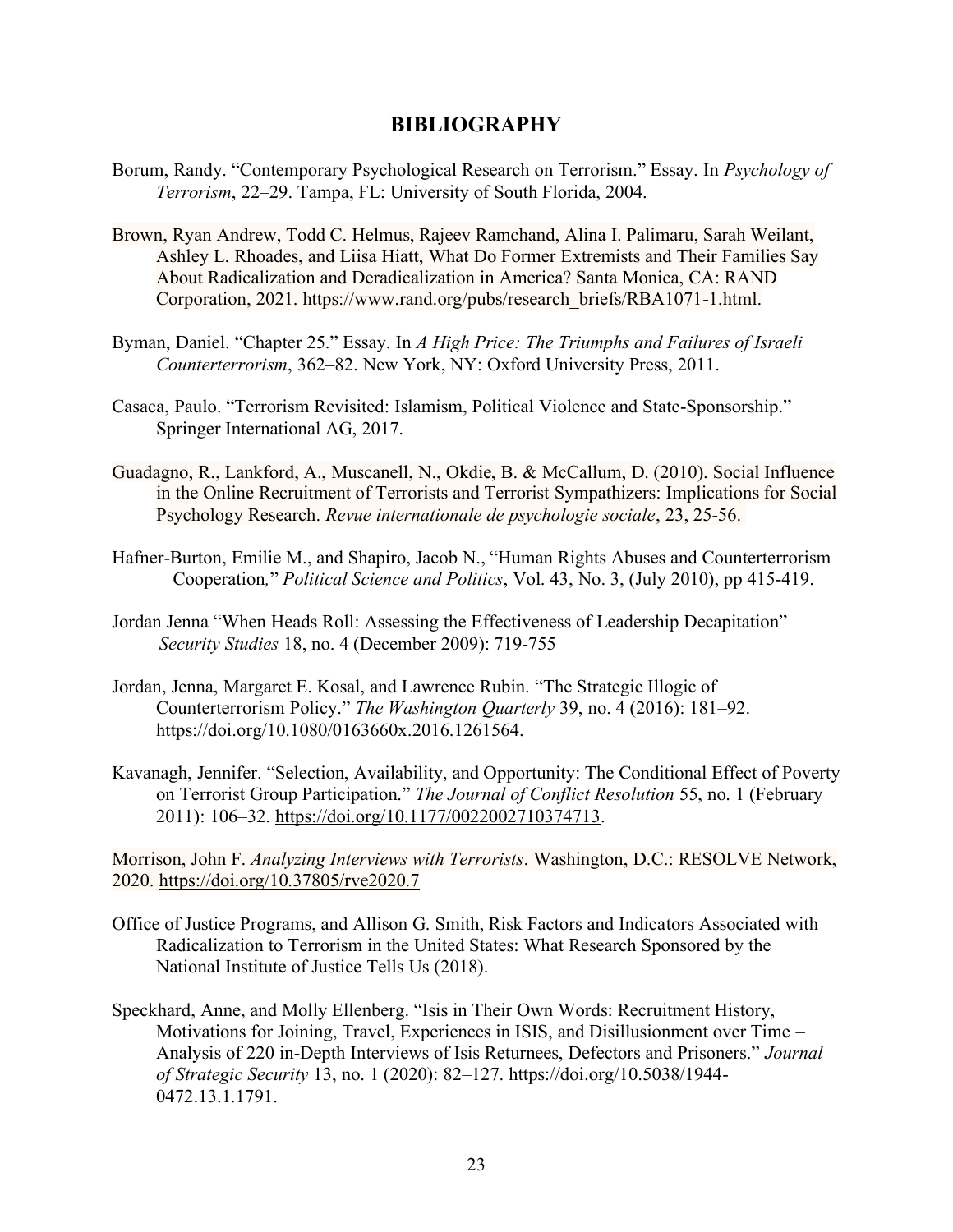- Venhaus, Colonel John M. Rep. *Why Youth Join Al-Qaeda*. Washington, DC: United States Institute for Peace, 2010.
- Tankel, Stephen. *With Us and Against Us: How America's Partners Help and Hinder the War on Terror*. Columbia University Press, 2018.
- Williams, Heather J., Nathan Chandler, and Eric Robinson, Trends in the Draw of Americans to Foreign Terrorist Organizations from 9/11 to Today. Santa Monica, CA: RAND Corporation, 2018. https://www.rand.org/pubs/research\_reports/RR2545.html.
- Yayla, Ahmet S. "Prevention of Recruitment to Terrorism." Essay. In *HANDBOOK OF TERRORISM PREVENTION AND PREPAREDNESS*, edited by Alex P Schmid, 1st ed., 412–57. The Hague: International Centre for Counterterrorism, 2020.